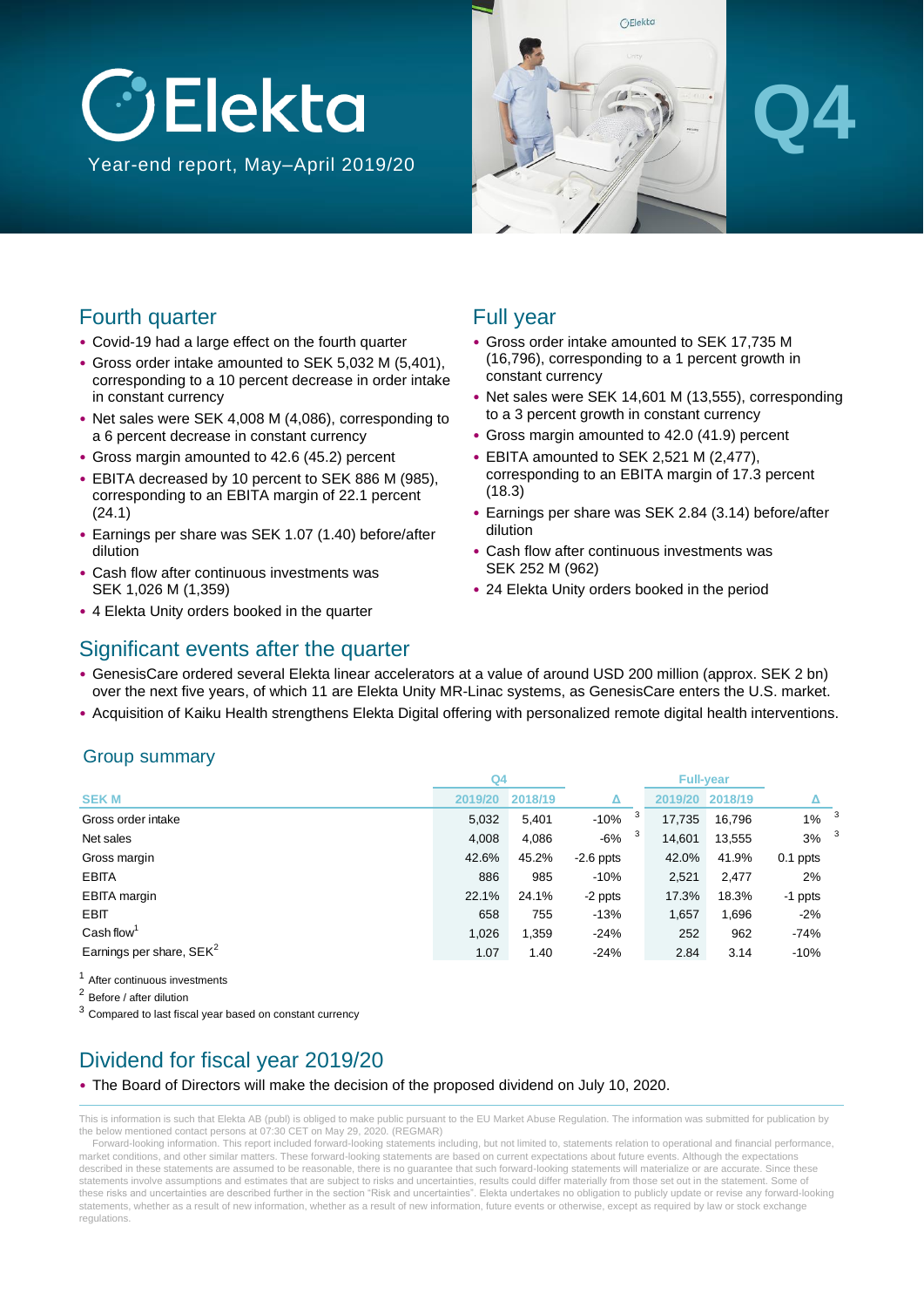## **CEO comment** Performing in a difficult time

**In summarizing the full year we had a modest growth due to challenges linked to Covid-19 in our most important fourth quarter. I am very proud of how Elekta has handled the pandemic effects, in particular supporting our customers, strengthening our solution portfolio and delivering profit. We are in a good position for the future based on our innovative solutions and a strong backlog enhanced by a record order after the year closed. With this order we exceeded our Unity order target while increasing our U.S. market position.**

#### Q4 – increasingly impacted by Covid-19

Covid-19 hit Elekta during the complete fourth quarter. First impacting China, the pandemic swept like a wave over the world increasingly limiting our possibilities to install and generate new business due to lock downs. It has been an unprecedented challenge. However, we have managed to keep our commitments to our customers, maintaining normal uptimes through our service operations, and continued with installations despite difficulties in logistics. It shows our strength of having local presence with great colleagues around the globe and our possibilities to leverage on existing digital capabilities.

As the quarter progressed, we were more and more challenged in Europe. We outperformed in some South American and Asian markets. Our largest drop – both in order and revenue – was China, which was directly related to Covid-19. We now see a recovery in China and follow closely the development in other markets. I am very pleased to see that revenue from the U.S. picked up in the fourth quarter and contributed positively to the development in the region. We also successfully signed four Elekta Unity orders out of our strong sales funnel.

#### Full year – strengthened solution portfolio

After a great start of the year our order intake finished rather flat. We secured a modest revenue growth for the year since we were able to start installations of more systems than we had expected during the last week in April. Service had a good development and all business lines, except Neuro, exceeded last year's revenues. The Neuro business struggled due to travel restrictions for its global team during the fourth quarter. It is great to see that our offerings in Informatics and Brachy are well received in the market. With the launch of our new earlystage cancer brachy applicator and the next-generation treatment optimizer for Leksell Gamma Knife we further strengthened our portfolio. Revenue growth higher than the revised guidance had a positive impact on our profitability. As a result, we reached an EBITA of above 17 percent.

#### Well positioned for further growth

Elekta's financial position is strong and we are accelerating productivity improvements and cost efficiency measures to be able to meet the uncertainties that lie ahead of us. We also continue to invest in innovative solutions. Elekta has just acquired Kaiku Health to improve patient outcome by AI-driven real-world data support and our new high-productivity Linac will be released online in September.

It is still difficult to predict the consequences of Covid-19 going forward and thus we will not provide new guidance at this point in time. On a global level we see delays and missing revenue in the private sector leading to challenging purchase decisions for our customers. At the same time the situation creates opportunities for our innovative digital solutions and advanced ways of treatments. Based on some truly heroic efforts from colleagues and customers all over the world to provide services during this challenging time and the constant underlying demand for cancer treatments, I am confident about our performance going forward. It is shown in our partnership with GenesisCare, which in May resulted in a record order of around USD 200 million for their entry into the US market. Through this order we exceeded our mid-2020 order target of Elekta Unity systems. Based on the experience of the Covid-19 situation and the innovation power of Elekta, we will keep up the fight against cancer together with our customers.

Richard Hausmann President and CEO



**17.3%** EBITA margin

80 **Elekta Unity** orders exceeding the order target of 75 systems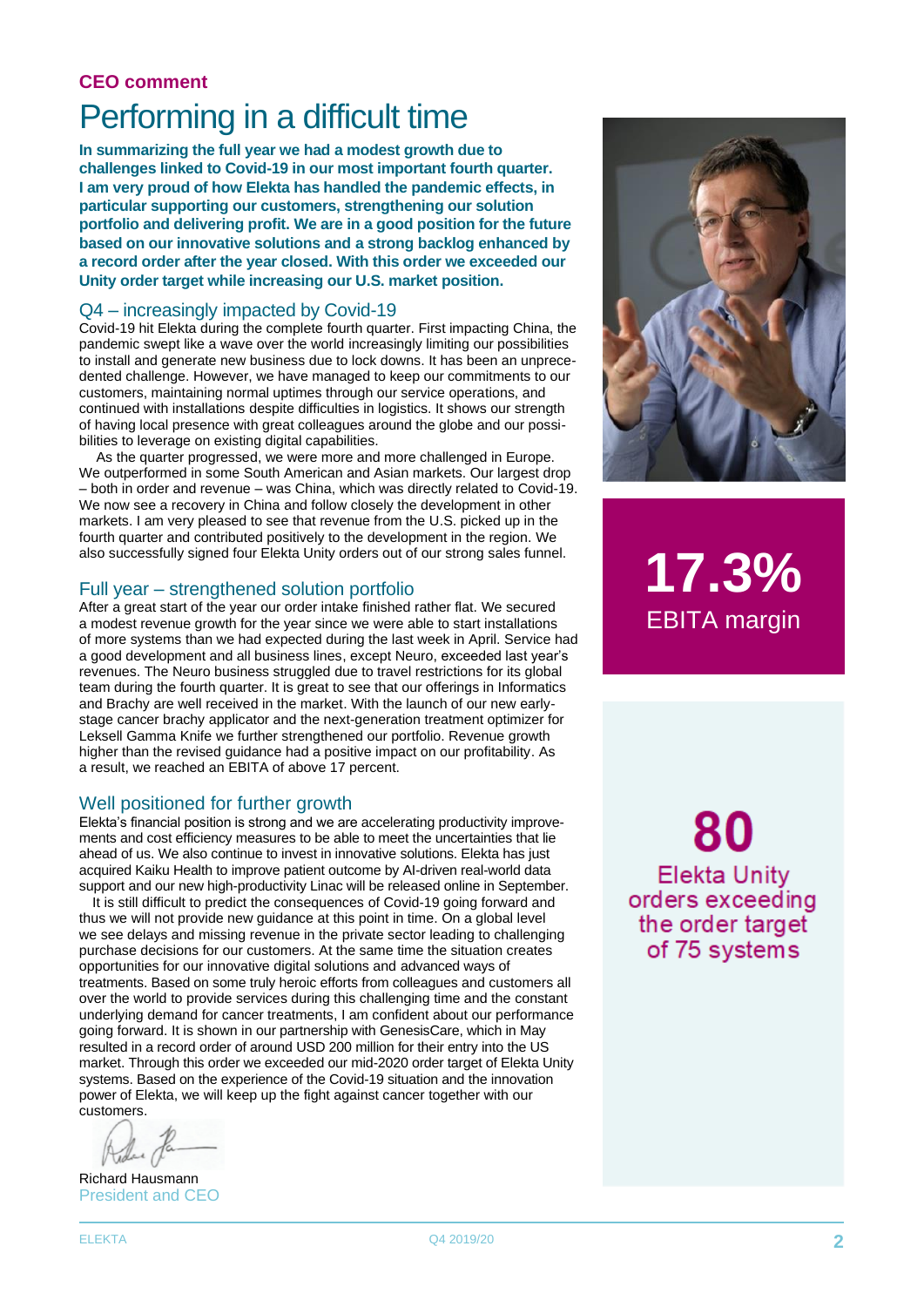## **Fourth quarter** Order intake and order backlog

The pandemic and locked down countries impacted order intake in the fourth quarter. Gross order intake decreased by 7 percent to SEK 5,032 M (5,401) and 10 percent based on constant currency.

Order backlog was SEK 34,689 M, compared to SEK 32,003 M on April 30, 2019. Order backlog is converted at closing exchange rates, which resulted in a positive translation difference of SEK 461 M.

### Gross order intake

|                                   |         | Q4      |                     |        |         | <b>Full-vear</b> |     |       |
|-----------------------------------|---------|---------|---------------------|--------|---------|------------------|-----|-------|
| <b>SEKM</b>                       | 2019/20 | 2018/19 | $\mathbf{\Delta}^n$ | Δ      | 2019/20 | 2018/19          | Δ   |       |
| North and South<br>America        | 1.963   | 1.869   | 0%                  | 5%     | 5.024   | 5.049            | -6% | $-1%$ |
| Europe, Middle East<br>and Africa | 1.906   | 2.259   | $-17%$              | $-16%$ | 7.029   | 6.739            | 1%  | 4%    |
| Asia Pacific                      | 1,163   | 1.273   | $-13%$              | $-9%$  | 5.682   | 5.008            | 8%  | 13%   |
| Group                             | 5,032   | 5.401   | $-10%$              | -7%    | 17,735  | 16,796           | 1%  | 6%    |

 $1$  Compared to last fiscal year based on constant currency

### North and South America

During the fourth quarter North and South America had a flat order intake in constant currency. South America reported very good order growth with Mexico and Colombia showing strong development in the quarter. Within North America, Canada had good growth.

During the fourth quarter the first Elekta Unity in Latin America was ordered, by San José Moscati Hospital in Mexico and in the U.S. American Shared Hospital Services ordered one Elekta Unity.

## Europe, Middle East and Africa (EMEA)

With an order drop of 17 percent in constant currency EMEA had a large negative effect from the pandemic and the lack of physical sales meetings during the fourth quarter. There was good order growth in some European countries such as the UK and Poland. In Italy and Spain, which were heavily hit early and locked down due to the pandemic, order intake declined. The Middle East and Africa had good order flow during the first two months of the quarter, but order intake halted in April.

Radiotherapeutisch Instituut Friesland in the Netherlands ordered one Elekta Unity in a large bundled deal also covering a large spectrum of products from other business lines.

## Asia Pacific

For the Asia Pacific region order intake declined during the fourth quarter. Measured in constant currency the decline was 13 percent. The hardest hit were in China and India. Good order development was reported from South Korea, Malaysia, Taiwan and New Zealand.

The Japanese market also had good order growth for Elekta. Following the regulatory approval of our MR-Linac in Japan earlier this fiscal year Edogawa Hospital was the first Japanese hospital to order an Elekta Unity.

#### Gross order intake



Gross order intake North and South America



Gross order intake Europe, Middle East and Africa



#### Gross order intake Asia Pacific

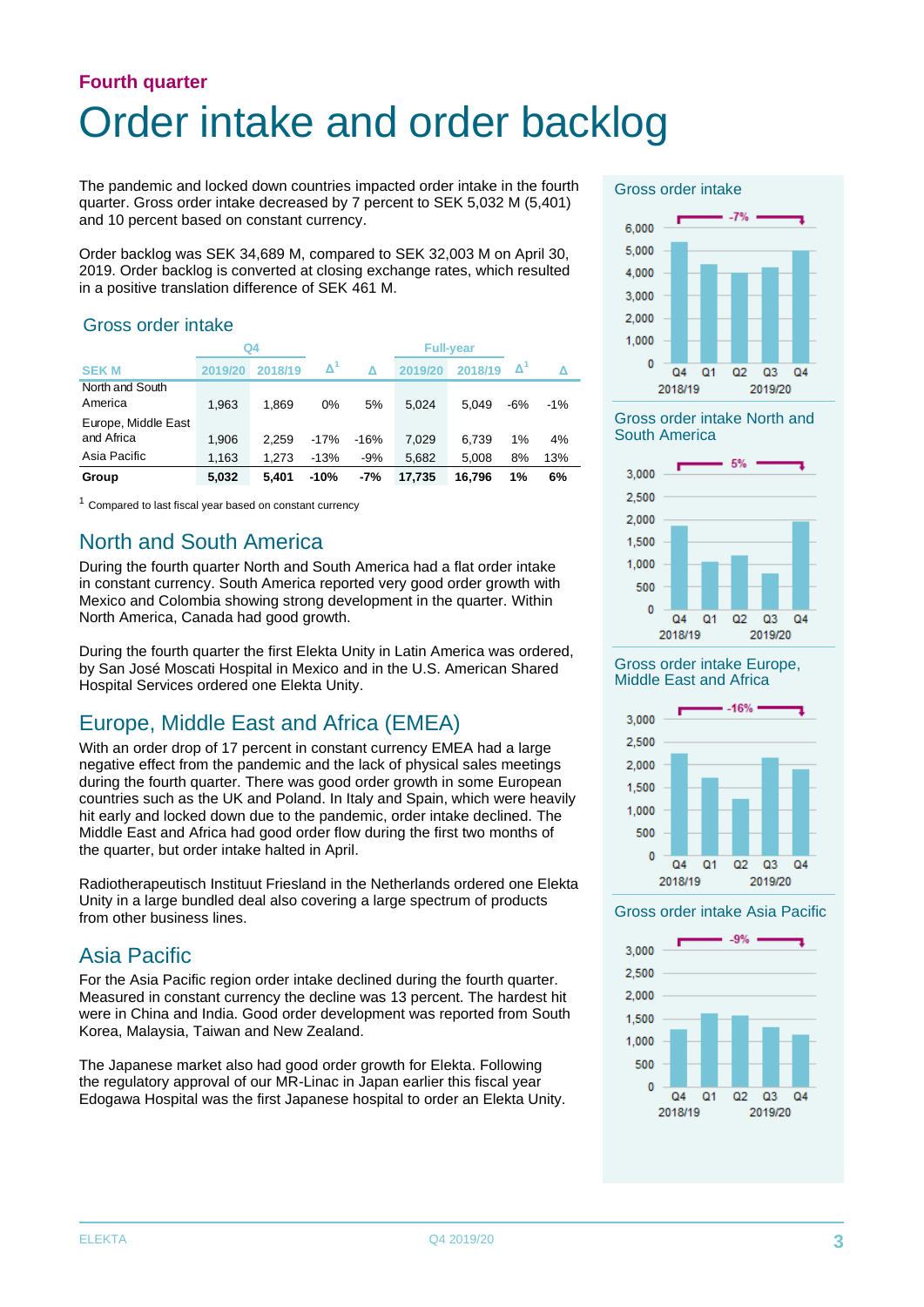## **Fourth quarter** Net sales

Covid-19 affected net sales in the fourth quarter, with an increasing effect at the end of the quarter, as lock down of countries and limited access to hospitals led to delayed installations. In the fourth quarter net sales decreased to SEK 4,008 M (4,086), representing 2 percent or 6 percent based on constant currency. All three geographic areas had a negative development. From a product perspective both MR-Linac and Brachy showed good development with double-digit growth rates. The service business was also resilient and reported a positive development during the fourth quarter.

### Net sales per region

|                                   |         | Q <sub>4</sub> |             |        |         | <b>Full-year</b> |     |     |
|-----------------------------------|---------|----------------|-------------|--------|---------|------------------|-----|-----|
| <b>SEKM</b>                       | 2019/20 | 2018/19        | $\Lambda^1$ | Δ      | 2019/20 | 2018/19          |     | Δ   |
| North and South<br>America        | 1,255   | 1.204          | $-1%$       | 4%     | 4.482   | 4.501            | -6% | 0%  |
| Europe, Middle<br>East and Africa | 1.571   | 1.561          | $-2%$       | $1\%$  | 5.547   | 4.956            | 9%  | 12% |
| Asia Pacific                      | 1,182   | 1.322          | $-14%$      | $-11%$ | 4.572   | 4.098            | 6%  | 12% |
| Group                             | 4.008   | 4.086          | -6%         | $-2%$  | 14.601  | 13.555           | 3%  | 8%  |

Compared to last fiscal year based on constant currency

## North and South America

In the fourth quarter net sales in constant currency declined in North and South America by 1 percent. North America contributed with positive growth through improved development in the U.S. Overall net sales in the South American market decreased. However, Mexico and Colombia showed good growth.

## Europe, Middle East and Africa (EMEA)

EMEA had negative development in the fourth quarter of 2 percent based on constant currency. Italy and France were countries in which it was most difficult to get the planned projects installed. Markets with good sales growth were in mature European countries e.g. the Netherlands, the UK and Belgium and in emerging countries such as Turkey, Saudi Arabia and South Africa.

## Asia Pacific

In the fourth quarter, Asia Pacific sales declined by 14 percent in constant currency. The largest impact came from the drop in China. Asian countries which reported increased sales were Vietnam, Malaysia, Thailand and Singapore.





**Positive** revenue growth in the US market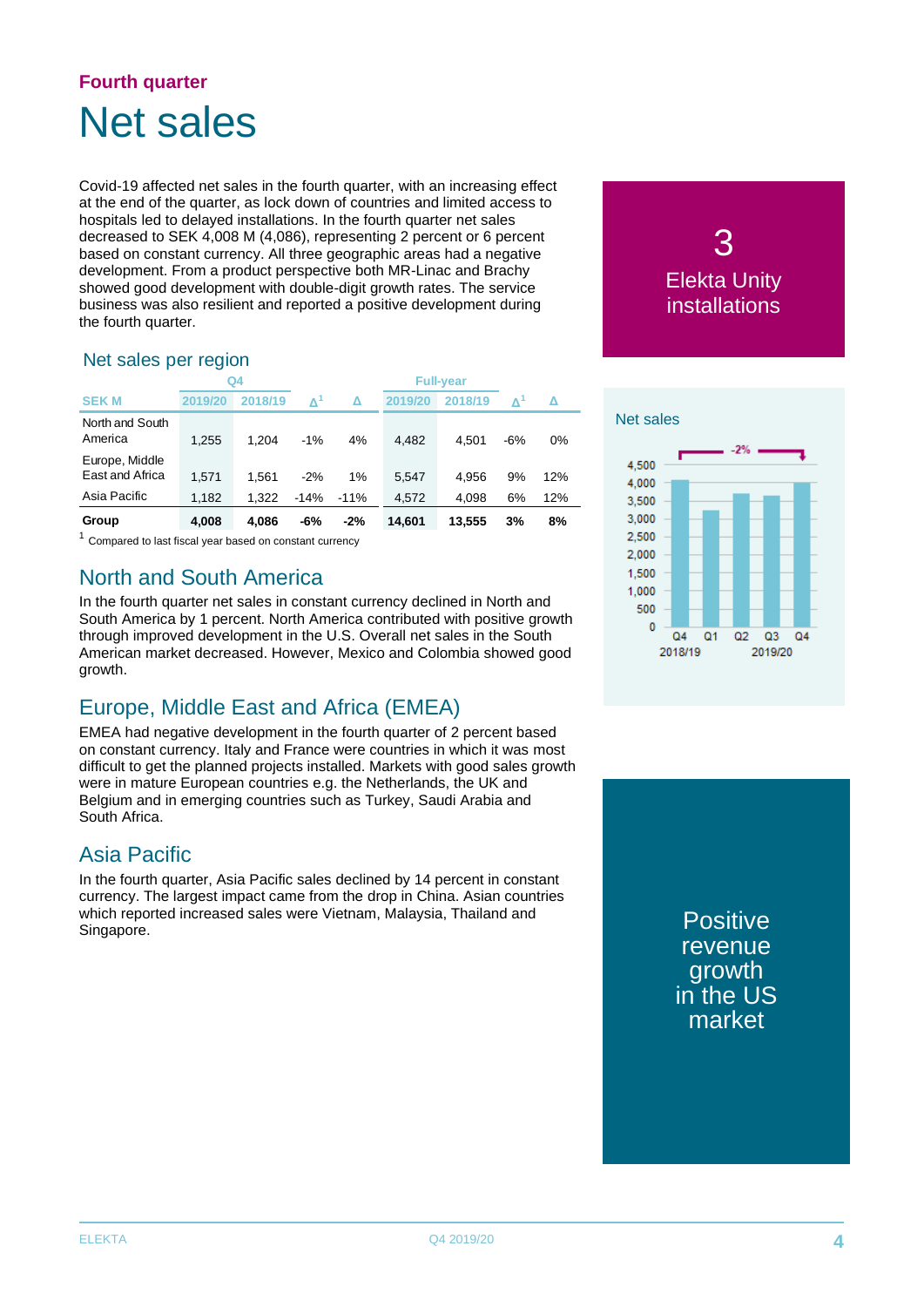## **Full year** Net sales

## Solutions and service sales

For the full year net sales grew by 3 percent in constant currency. Solutions had a small positive development with a growth rate of 1 percent in constant currency. All business lines contributing except Neuro, which had difficulties to install in the fourth quarter due to the challenges of being a global installation team that needed to handle country lock downs and quarantine restrictions. Largest revenue increase was seen in the MR-Linac business. Service grew by 6 percent in constant currency resulting from resilient revenues during the months of the pandemic and a growing installed base. At year end, the installed base was more than 4,500 systems.

## Net sales per product

|             |         | Q4      |        |       |         | <b>Full-year</b> |    |     |
|-------------|---------|---------|--------|-------|---------|------------------|----|-----|
| <b>SEKM</b> | 2019/20 | 2018/19 |        |       | 2019/20 | 2018/19          |    |     |
| Solutions   | 2.524   | 2.708   | $-11%$ | $-7%$ | 8.846   | 8.394            | 1% | 5%  |
| Service     | 1.485   | 1.378   | 4%     | 8%    | 5.755   | 5.161            | 6% | 12% |
| Total       | 4.008   | 4.086   | -6%    | $-2%$ | 14.601  | 13.555           | 3% | 8%  |

 $1$  Compared to last fiscal year based on constant currency

# **Earnings**

Gross margin was 42.0 percent (41.9) in the period. The increase compared to last year was due to more software and service revenues.

Operating expenses increased by 3 percent in constant currency, related to investments in the sales organization to capture market growth and investments in new IT platforms and operational excellence. R&D expenditure, adjusted for the net of capitalization and amortization of R&D costs described below, amounted to SEK 1,473 M (1,386), equal to 10 percent (10) of net sales.

EBITA was SEK 2,521 M (2,477), representing a margin of 17.3 percent (18.3). The decrease in EBITA margin was explained by lower revenues due to Covid-19 and continued investments in the business. In the fourth quarter Elekta acquired the remaining stake in Palabra and the revaluation of the prior interest had a non-cash positive effect on operating earnings of SEK 66 M. Operating result (EBIT) was SEK 1,657 M (1,696).

Net financial items amounted to SEK -203 M (-116). Interest on lease liabilities under IFRS 16 amounted to SEK -51 M and was the key driver of the change, together with increased interest expense from new funding and negative results on short-term investments in the fourth quarter. Profit before tax amounted to SEK 1,454 M (1,580) and tax amounted to SEK -370 M (-382), representing a tax rate of 25.4 percent (24.2). The higher tax rate was mainly driven by a geographic mix effect.

Net income amounted to SEK 1,084 M (1,198) and earnings per share amounted to SEK 2.84 (3.14) before/after dilution. Return on shareholders' equity amounted to 14 percent (17), mainly negatively impacted by the lower net income in the wake of Covid-19 including higher financial expenses. Return on capital employed was 12 percent (15), mainly explained by higher liquidity and net working capital as well as lower profit.

## 6% net sales growth in service

## Installed base  $of > 4.500$ systems

Improved gross margin to 42.0%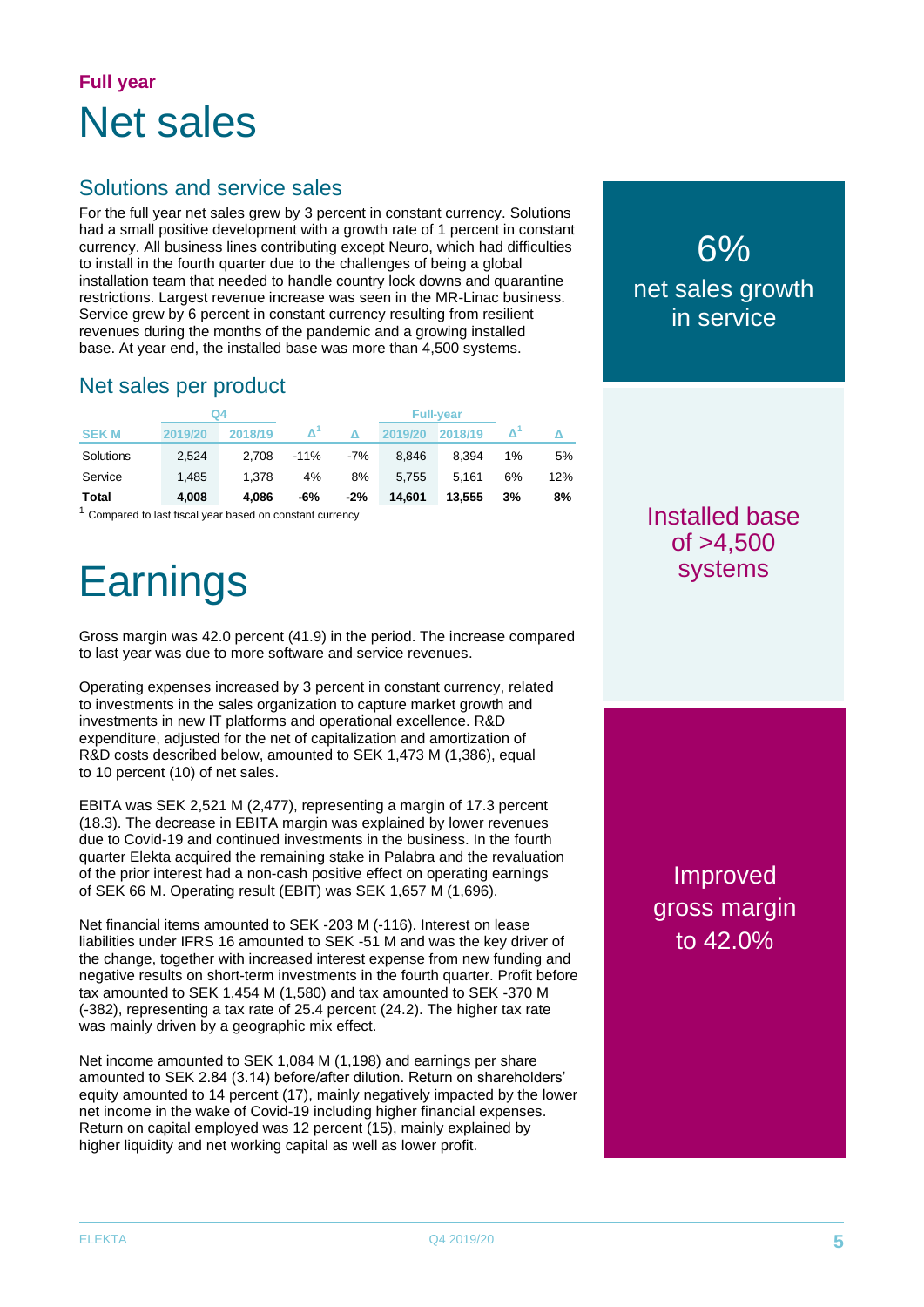#### **Full year**

# Investments and amortization/depreciation

The net of capitalized development costs in the R&D function decreased to SEK -176 M (-206). In the fourth quarter the capitalization increased due to progress in R&D projects. The higher amortization compared to last year was explained by higher amortization of Elekta Unity post the CE mark.

|                |         | Q4      |         | <b>Full-year</b> |
|----------------|---------|---------|---------|------------------|
| <b>SEKM</b>    | 2019/20 | 2018/19 | 2019/20 | 2018/19          |
| R&D, net       | -1      | $-73$   | $-176$  | $-206$           |
| Capitalization | 188     | 124     | 555     | 453              |
| Amortization   | $-188$  | $-197$  | $-731$  | $-660$           |
| Other, net     | $-4$    | $-2$    | -7      | $-2$             |
| Capitalization | 7       |         | 8       | 3                |
| Amortization   | $-11$   | -3      | $-14$   | -5               |
| Total, net     | $-4$    | $-75$   | $-183$  | $-208$           |
| Capitalization | 195     | 125     | 563     | 456              |
| Amortization   | $-199$  | $-200$  | -746    | $-664$           |

Investments in intangible assets were SEK 566 M (458) and investments in tangible assets were SEK 196 M (202). Amortization of intangible assets and depreciation of tangible fixed assets amounted to a total of SEK 1,275 M (943). The increase was mainly due to the implementation of IFRS 16, SEK 232 M, and higher amortization of R&D.

# Cash flow

Cash flow from operating activities was SEK 1,014 M (1,621). Continuous investments increased mainly due to the progress in R&D projects. Cash flow after continuous investments was SEK 252 M (962). The lower amount was mainly due to increased working capital levels, see working capital section below.

### Cash flow (extract)

|                                                 |         | Q4      | <b>Full-year</b> |         |
|-------------------------------------------------|---------|---------|------------------|---------|
| <b>SEK M</b>                                    | 2019/20 | 2018/19 | 2019/20          | 2018/19 |
| <b>Operating cash flow</b>                      | 973     | 937     | 2,526            | 2,256   |
| Change in working capital                       | 272     | 610     | $-1,512$         | $-636$  |
| Cash flow from operating                        |         |         |                  |         |
| activities                                      | 1,244   | 1.547   | 1,014            | 1,621   |
| Continuous investments                          | $-218$  | $-188$  | $-761$           | $-658$  |
| <b>Cashflow after continuous</b><br>investments | 1,026   | 1,359   | 252              | 962     |
| Operational cash conversion                     | 123%    | 151%    | 35%              | 61%     |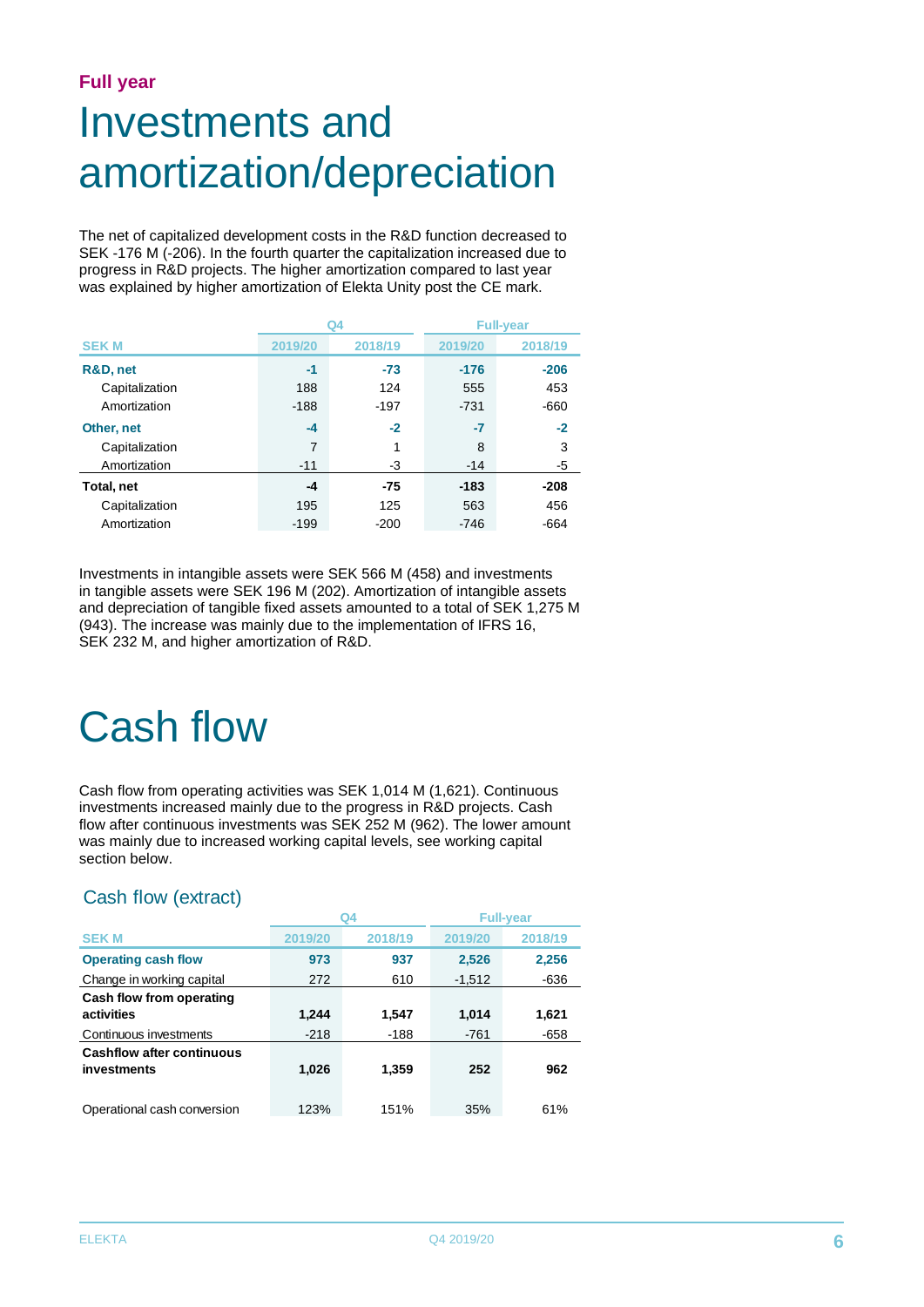## **Full year** Working capital

Net working capital was SEK -879 M (-2,089), corresponding to -6 (-15) percent of net sales. The increase came mostly from lower levels of accounts payable and customer advances as well as higher inventory due to Brexit mitigation measures during the year. For more information, see page 27.

### Days Sales Outstanding (DSO)

| <b>SEKM</b>                    | <b>Apr 30</b><br>2020 | <b>Apr 30</b><br>2019 | <b>Jan 31</b><br>2020 |
|--------------------------------|-----------------------|-----------------------|-----------------------|
| North and South America        | $-75$                 | -74                   | -74                   |
| Europe, Middle East and Africa | 37                    |                       | 37                    |
| Asia Pacific                   | $-82$                 | $-113$                | -87                   |
| Group                          | -36                   | -59                   | -37                   |

Days Sales Outstanding (DSO) was negative 36 days. The longer time in Europe, Middle East and Africa, was due to increase in accounts receivable at the same time as customer advances decreased. The increase in Asia Pacific came from a higher level of accounts receivables.

# Financial position

Cash, cash equivalents and short-term investments amounted to SEK 6,470 M (4,119). Interest-bearing liabilities amounted to SEK 8,102 M (4,558). Both key figures increased significantly as debt was raised to increase the available cash position in light of the higher market and business uncertainties due to the pandemic. Net debt amounted to SEK 1,632 M (439) and net debt in relation to EBITDA was 0.56 (0.17). The average maturity of interestbearing liabilities was 3.4 years.

### Net debt

|                                                                                     | Apr <sub>30</sub> | Apr 30   | <b>Jan 31</b> |
|-------------------------------------------------------------------------------------|-------------------|----------|---------------|
| <b>SEKM</b>                                                                         | 2020              | 2019     | 2020          |
| Long-term interest-bearing liabilities                                              | 7,101             | 3,558    | 2,649         |
| Short-term interest-bearing liabilities<br>Cash and cash equivalents and short-term | 1,001             | 1,000    | 1,955         |
| investments                                                                         | $-6,470$          | $-4,119$ | $-2,507$      |
| Net debt                                                                            | 1,632             | 439      | 2,096         |
| Long-term lease liabilities <sup>1</sup>                                            | 1,043             |          | 1,012         |
| Short-term lease liabilities <sup>1</sup>                                           | 213               |          | 225           |
| Net debt including lease liabilities                                                | 2,888             | n/a      | 3.333         |

 $1$  For more information regarding effects from IFRS 16, see balance sheet on page 13 and accounting principles on page 17

The exchange rate effect from the translation of cash and cash equivalents amounted to SEK -5 M (142). The translation difference in interest-bearing liabilities amounted to SEK 25 M (129). Other comprehensive income was affected by exchange rate differences from translation of foreign operations amounting to SEK 30 M (243).

The change in unrealized exchange rate effects from effective cash flow hedges reported in other comprehensive income amounted to SEK 37 M (-101). The closing balance of unrealized exchange rate effects from effective cash flow hedges amounted to SEK -33 M (-70) exclusive of tax.



0.56 Net debt / EBITDA ratio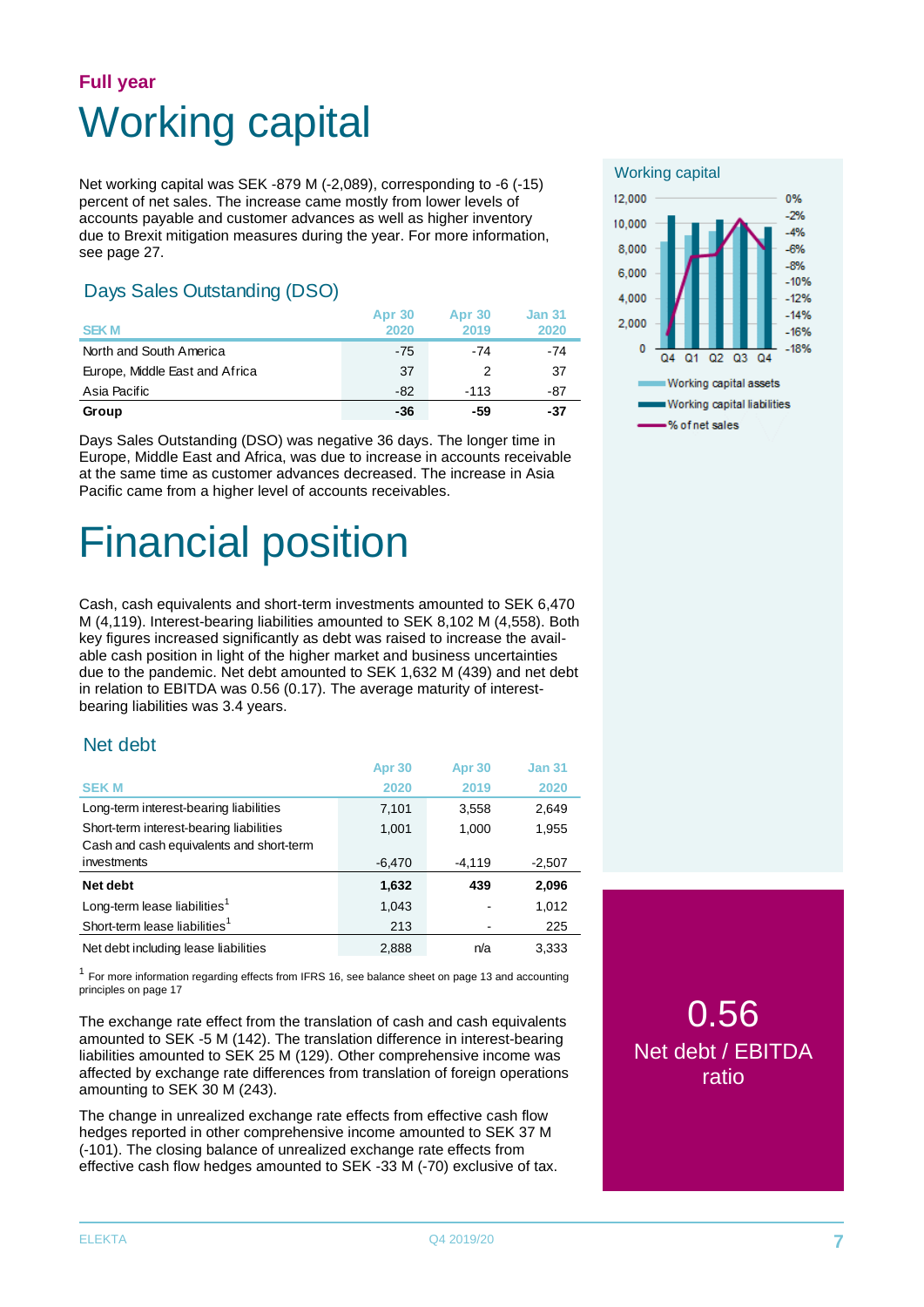## **Full year** Risk and uncertainties

Elekta's presence in a large number of geographical markets exposes the Group to political and economic risks on a global scale and/or in individual countries. For more details, please see Annual Report 2018/19, page 55.

### Impact from Covid-19

Due to ongoing uncertainties related to the development of the Covid-19 pandemic, Elekta withdrew the mid-term guidance in April 2020. An updated outlook will be published when it is possible to further quantify the impact of Covid-19 on the radiation therapy market and the effect on Elekta's business. So far Elekta has managed relatively well through the crisis, balancing the commitments to customers with the safety of employees. The treatment utilization rate in Elekta's installed base has been maintained at nearly normal levels. The production sites of linacs in Crawley, UK and Beijing, China are fully operational. The production facilities of Brachy in the Netherlands and Neuro in Sweden are also up and running. The continuity of Elekta supply chain has benefitted from a dual source strategy and the fact that Elekta and its suppliers being labelled essential business by relevant government authorities. There are no major short-term supply issues.

# Significant events

### Fourth quarter

## Changed outlook and challenges related to Covid-19

In April Elekta changed the outlook for the fiscal year 2019/20 as a result of the impact of the pandemic. The new outlook stated a net sales growth of around 1 percent compared to last year based on constant currency, and an EBITA margin between 16 and 17 percent. Due to ongoing uncertainties related to the development of the pandemic Elekta also withdrew the scenario for 2020/21 to 2022/23.

## Québec to acquire advanced linear accelerators

In February Québec announced a notice of intent to award Elekta a sole source contract for an order of 18 advanced linear accelerators, at a total order value of approximately SEK 407 million.

## New Head of Region North and Central America

In February Elekta appointed Larry Biscotti as new head of North and Central America. Larry, who replaced Peter Gaccione, has been with Elekta since 2018 and has long experience within the diagnostic imaging and therapy business, with extensive knowledge as a product specialist, direct sales, strategic account management and sales management in various leadership positions.

## Third quarter<sup>1</sup>

- Collaboration with ViewRay
- Renown Belgian hospital to acquire Elekta Unity and Versa
- FDA clearance of diffusion-weighted images
- Changes in executive management (Andrew Wilson)

### Second quarter<sup>1</sup>

- Extended executive management (Verena Schiller, Lionel Hadjadjeba)
- Exclusive distribution agreement with DOSisoft
- Sole source agreement with the American GPO Premier

Find more detailed information about our policies in the Annual Report 2018/19

> Awards in the fourth quarter:



one of the world's most ethical companies for the second time





Elekta Unity for RT advancements in the medical/dental category

 $1$  For more details about the previous significant events please see respective quarterly report.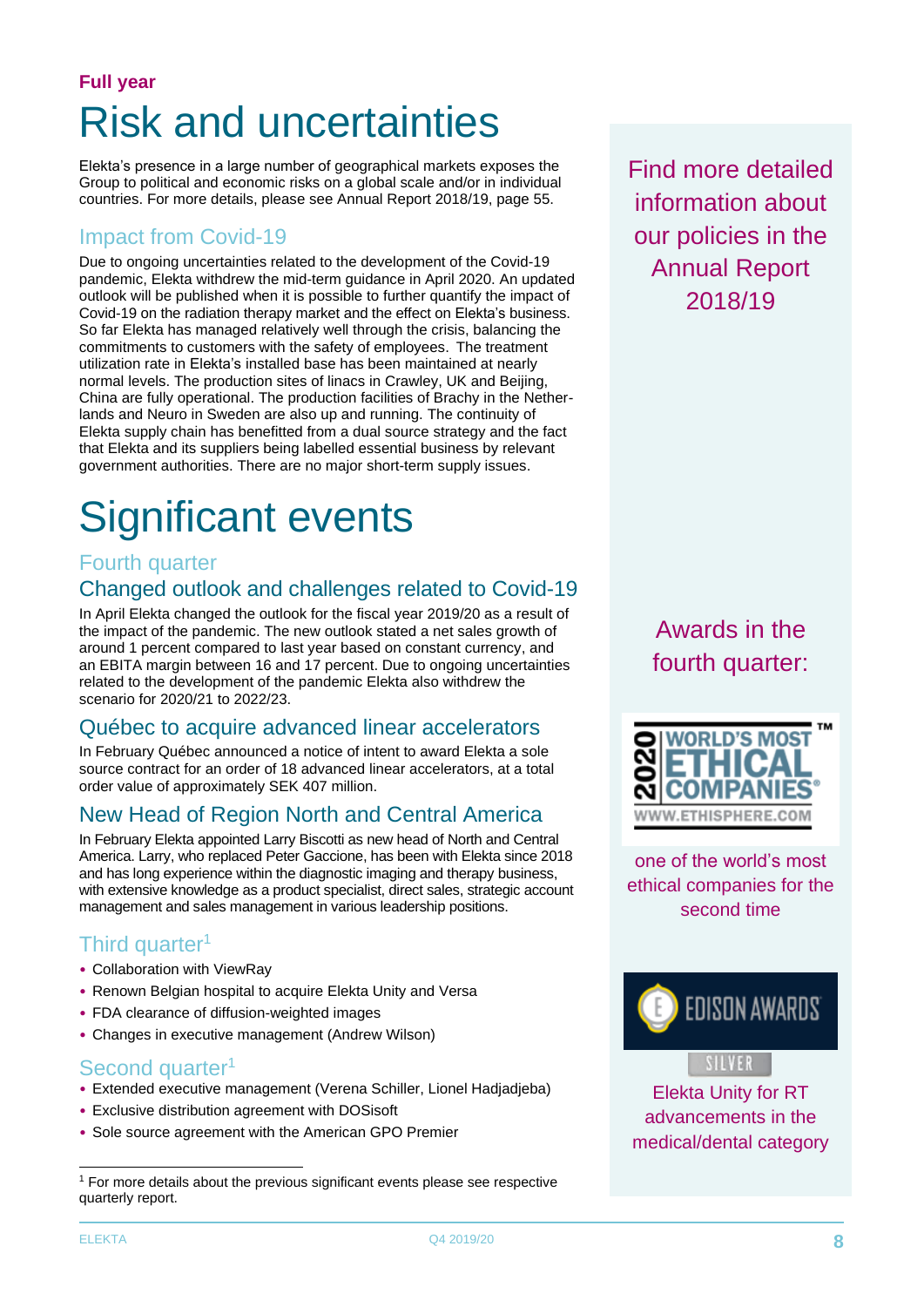### First quarter<sup>2</sup>

- Extended executive management (Sukhveer Sing, Habib Nehme)
- Sales and distribution agreement with C-RAD
- Elekta Unity received approval in Brazil.

# **Acquisitions**

### Fourth quarter

### Remaining shares of Palabra

Elekta acquired the remaining shares (67%) of [PalabraApps,](http://www.palabraapps.com/) LLC in February 2020 after the strategic investment in April 2018. In accordance with IFRS guidelines Elekta have valued its interest in Palabra prior to obtaining the control and recorded the revaluation through the income statement.

### No acquisitions in the third quarter

### Second quarter

### Acquisition of ProKnow to fortify treatment planning

During the second quarter Elekta acquired ProKnow Systems, LLC, to expand the offering of cloud-based solutions for advanced radiation therapy. ProKnow's product portfolio enable clinics to standardize their treatment planning analytics by supporting oncology teams with analysis of collective, big data from patient groups. This solution can also streamline workflow challenges and improve contouring accuracy and treatment plan quality.

No acquisitions in the first quarter

# Legal disputes $3$

### humediQ

As previously reported humediQ GmbH (now Livian GmbH) has initiated an arbitration against Elekta group companies. The oral hearing in the arbitration was held in October 2019 and final submissions have been made. Elekta is of the opinion that all claims raised in the arbitration are unjustified and baseless. Elekta expects the arbitral award in the first quarter of Elekta's 2020/21 fiscal year.

### Italian case to court

As communicated in November 2015 Elekta's subsidiary in Italy and some former employees are suspected of interfering with public procurement processes. The case has been referred to trial, which started in February 2020.

 $2$  For more details about the previous significant events please see respective quarterly report.

<sup>&</sup>lt;sup>3</sup> The material legal disputes reported here are either new cases or previous cases with changes in the interim period. For previous reported cases please see Elekta's Annual reports.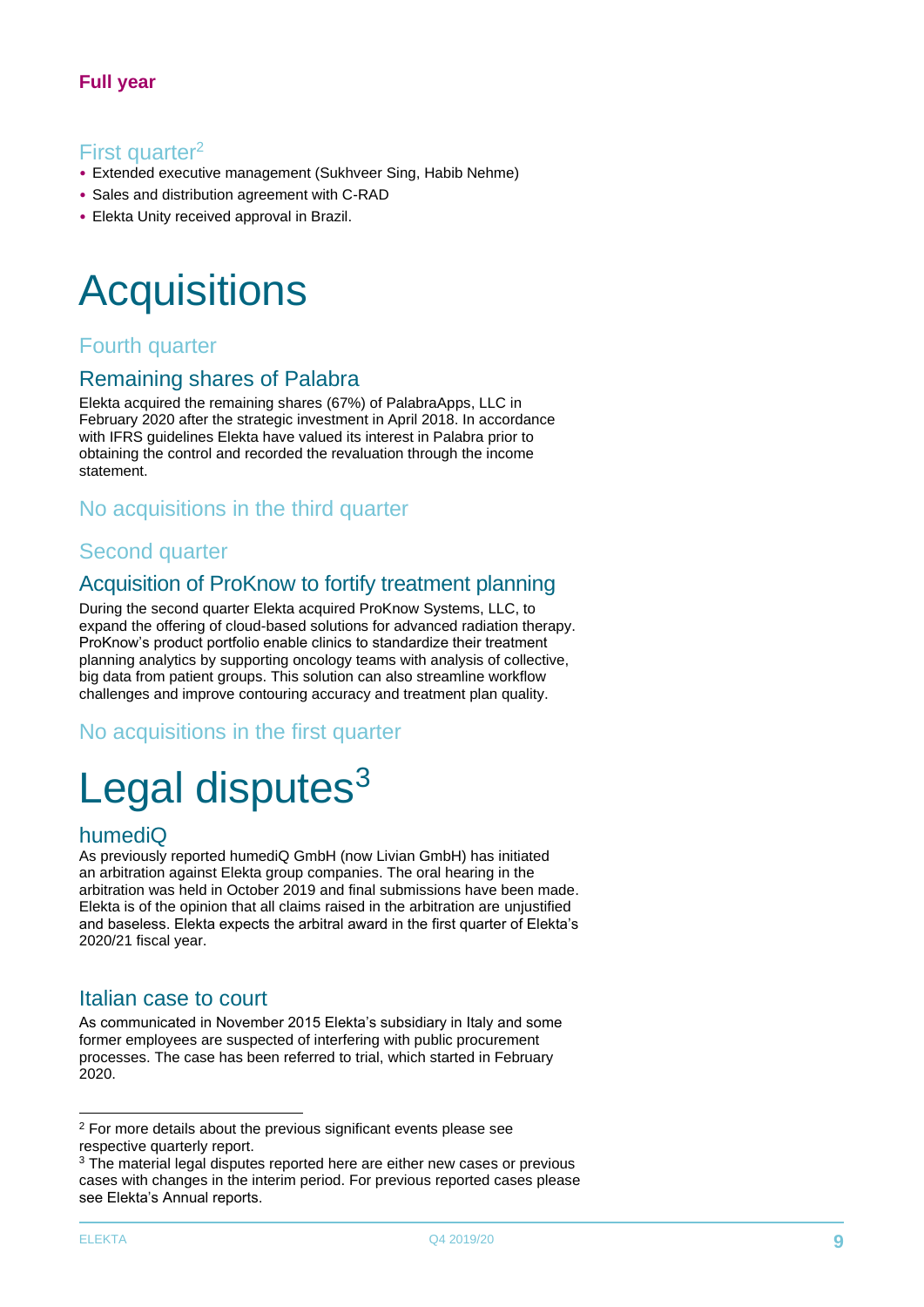### **Full year**

# Employees

The average number of employees during the period was 4,117 (3,798). The average number of employees in the Parent Company was 41 (37).

# Shares

Total number of registered shares on April 30, 2020 was 383,568,409 of which 14,980,769 were A-shares and 368,587,640 B-shares. On April 30, 2020 1,485,289 shares were treasury shares held by Elekta.

Stockholm, May 29, 2020

Richard Hausmann CEO and President

*This report has not been reviewed by the Company's auditors.*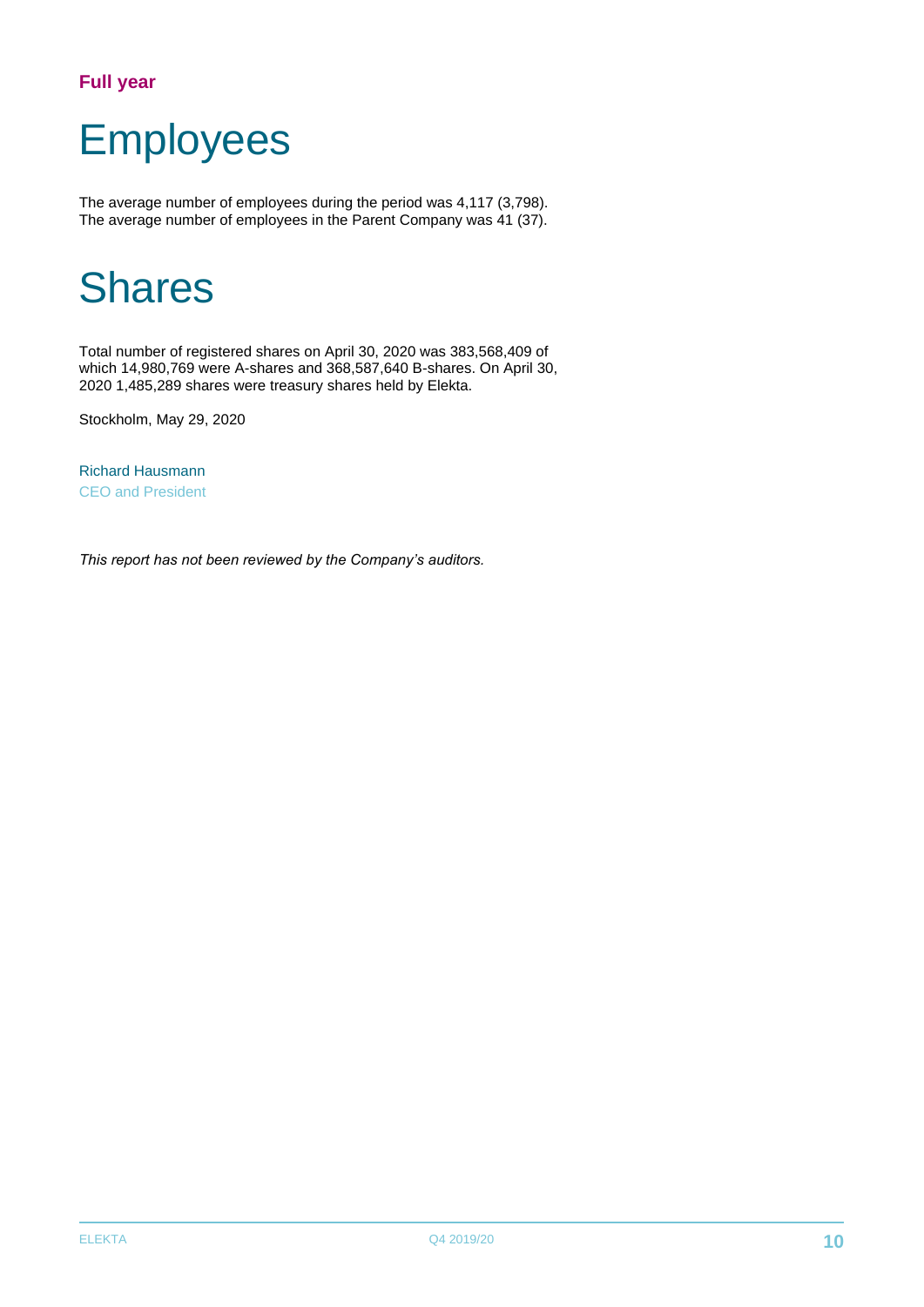## **Fourth quarter and full year** Consolidated income statement

|                                                           |                | Q4          |                | <b>Full-year</b> |
|-----------------------------------------------------------|----------------|-------------|----------------|------------------|
| <b>SEKM</b>                                               | 2019/20        | 2018/19     | 2019/20        | 2018/19          |
| Net sales                                                 | 4,008          | 4,086       | 14,601         | 13,555           |
| Cost of products sold                                     | $-2,301$       | $-2,240$    | $-8,464$       | $-7,875$         |
| Gross income                                              | 1,708          | 1,847       | 6,138          | 5,680            |
| Selling expenses                                          | $-380$         | $-342$      | $-1,444$       | $-1,296$         |
| Administrative expenses                                   | $-250$         | $-291$      | $-1,093$       | $-1,039$         |
| R&D expenses                                              | $-395$         | $-417$      | $-1,657$       | $-1,592$         |
| Other operating income and expenses                       | 58             | $-15$       | 11             | 23               |
| Exchange rate differences                                 | $-82$          | $-28$       | $-298$         | $-80$            |
| <b>Operating result</b>                                   | 658            | 755         | 1,657          | 1,696            |
| Result from participations in associates and other shares | $-6$           | $-3$        | $-4$           | 3                |
| Interest income                                           | $\overline{7}$ | 23          | 63             | 66               |
| Interest expenses and similar items                       | $-67$          | $-44$       | $-215$         | $-186$           |
| Interest expenses lease liabilities                       | $-13$          |             | $-51$          |                  |
| Exchange rate differences                                 | $\overline{2}$ | 0           | $\overline{4}$ | $\overline{2}$   |
| Profit before tax                                         | 581            | 731         | 1,454          | 1,580            |
| Income taxes                                              | $-173$         | $-195$      | $-370$         | $-382$           |
| Net income                                                | 407            | 536         | 1,084          | 1,198            |
| Net income attributable to                                |                |             |                |                  |
| Parent Company shareholders                               | 408            | 536         | 1,084          | 1,198            |
| Non-controlling interests                                 | $\mathbf 0$    | $\mathbf 0$ | 0              | 0                |
| Average number of shares                                  |                |             |                |                  |
| Before dilution, millions                                 | 382            | 382         | 382            | 382              |
| After dilution, millions                                  | 382            | 382         | 382            | 382              |
| Earnings per share                                        |                |             |                |                  |
| Before dilution, SEK                                      | 1.07           | 1.40        | 2.84           | 3.14             |
| After dilution, SEK                                       | 1.07           | 1.40        | 2.84           | 3.14             |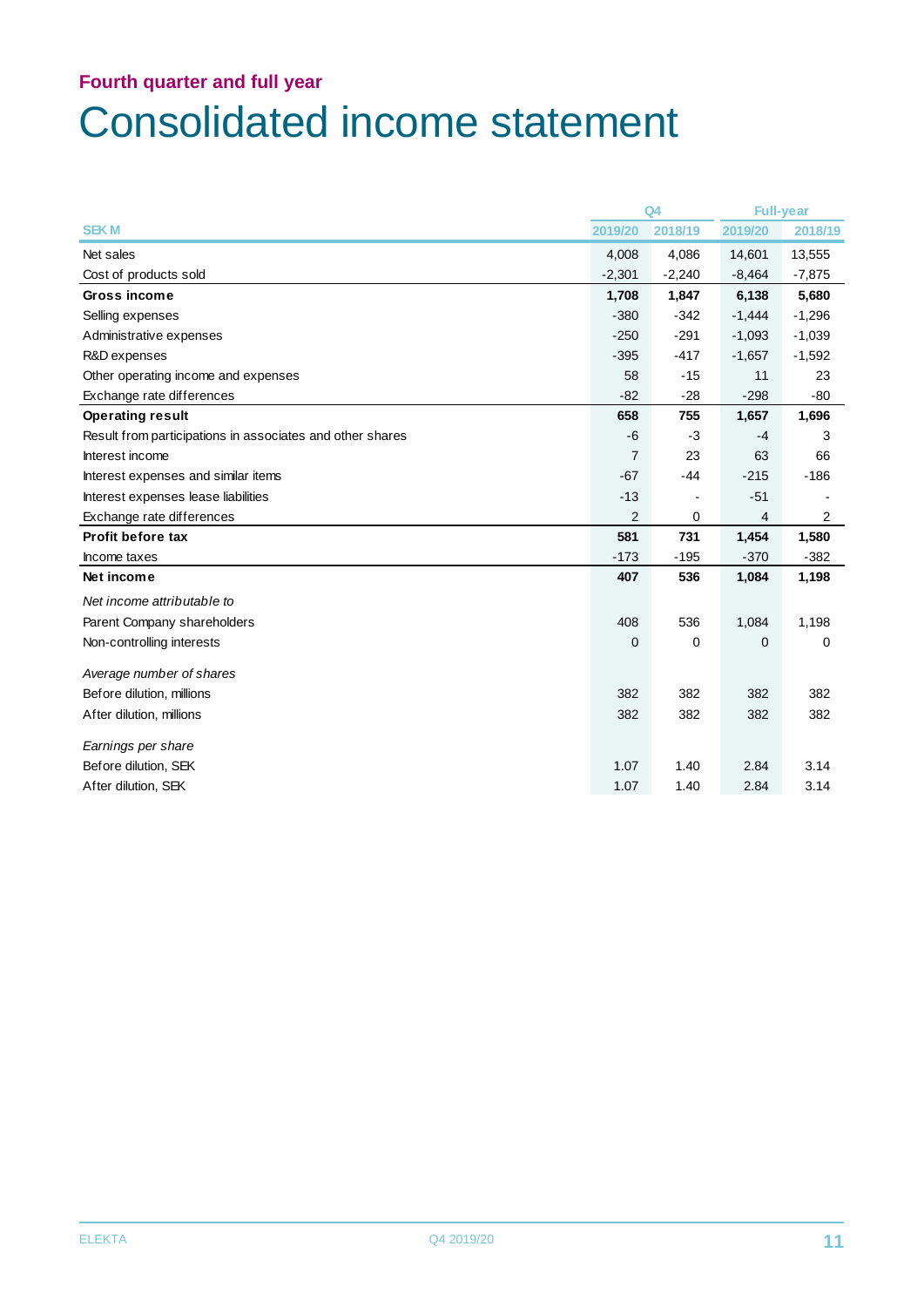# Consolidated statement of comprehensive income

|                                                                      |         | Q <sub>4</sub> |         | <b>Full-year</b> |
|----------------------------------------------------------------------|---------|----------------|---------|------------------|
| <b>SEKM</b>                                                          | 2019/20 | 2018/19        | 2019/20 | 2018/19          |
| Net income                                                           | 407     | 536            | 1,084   | 1,198            |
| Other comprehensive income:                                          |         |                |         |                  |
| Items that will not be reclassified to the income statement:         |         |                |         |                  |
| Remeasurements of defined benefit pension plans                      | -8      | $-1$           | -8      | $-1$             |
| Net gain/(loss) on equity instruments designated at fair value       | $-107$  |                | $-104$  |                  |
| Tax                                                                  | 25      |                | 24      | 1                |
| Total items that will not be reclassified to the income statement    | -90     | -1             | $-88-$  | $-1$             |
|                                                                      |         |                |         |                  |
| Items that subsequently may be reclassified to the income statement: |         |                |         |                  |
| Revaluation of cash flow hedges                                      | $-36$   | $-35$          | 37      | $-101$           |
| Translation differences from foreign operations                      | -1      | 284            | 30      | 243              |
| Tax                                                                  | 8       | 7              | $-7$    | 19               |
| Total items that subsequently may be reclassified                    |         |                |         |                  |
| to the income statement                                              | -30     | 256            | 60      | 161              |
| Other comprehensive income for the period                            | $-120$  | 256            | $-27$   | 160              |
| Total comprehensive income for the period                            | 287     | 791            | 1,057   | 1,358            |
| Comprehensive income attributable to:                                |         |                |         |                  |
| Parent Company shareholders                                          | 287     | 791            | 1,057   | 1,358            |
| Non-controlling interests                                            | 0       | 0              | 0       | 0                |

| <b>Result overview</b>                   | Q <sub>4</sub> |         | <b>Full-vear</b> |         |
|------------------------------------------|----------------|---------|------------------|---------|
| <b>SEKM</b>                              | 2019/20        | 2018/19 | 2019/20          | 2018/19 |
| <b>Operating result/EBIT</b>             | 658            | 755     | 1,657            | 1,696   |
| Amortization:                            |                |         |                  |         |
| Capitalized development costs            | 199            | 200     | 746              | 664     |
| Assets relating to business combinations | 29             | 30      | 119              | 117     |
| <b>EBITA</b>                             | 886            | 985     | 2,521            | 2.477   |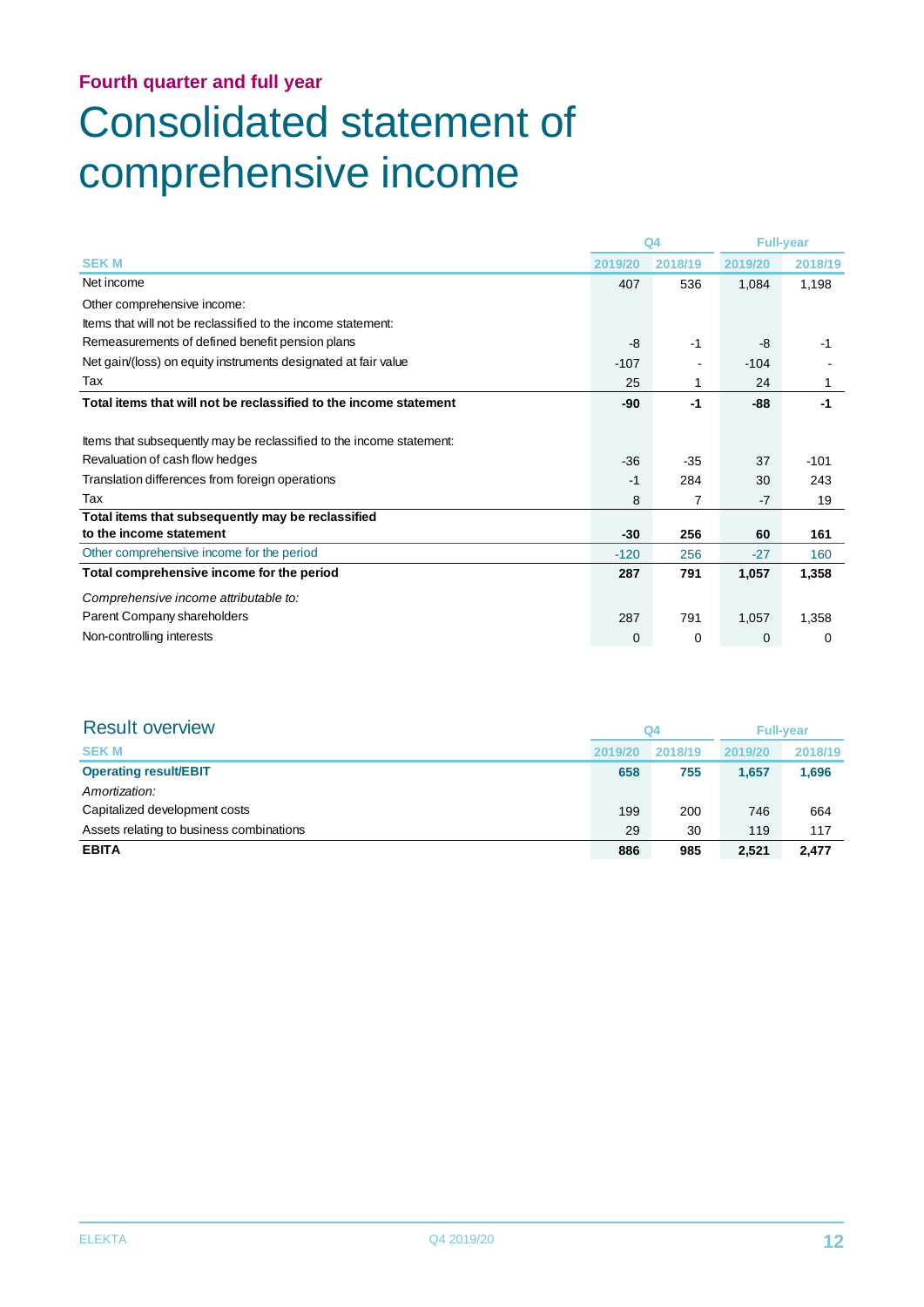## **Fourth quarter and full year** Consolidated balance sheet condensed

|                                                                     | Apr 30       | Apr 30 |
|---------------------------------------------------------------------|--------------|--------|
| <b>SEKM</b>                                                         | 2020         | 2019   |
| <b>Non-current assets</b>                                           |              |        |
| Intangible assets                                                   | 9,469        | 9,301  |
| Right-of-use assets                                                 | 1,156        |        |
| Other tangible fixed assets                                         | 968          | 957    |
| <b>Financial assets</b>                                             | 748          | 508    |
| Deferred tax assets                                                 | 504          | 402    |
| <b>Total non-current assets</b>                                     | 12,845       | 11,167 |
| <b>Current assets</b>                                               |              |        |
| Inventories                                                         | 2,748        | 2,634  |
| Accounts receivable                                                 | 3,379        | 3,455  |
| Accrued income                                                      | 1,526        | 1,401  |
| Current tax assets                                                  | 138          | 158    |
| Derivative financial instruments                                    | 97           | 72     |
| Other current receivables                                           | 1,208        | 1,059  |
| Short-term investments                                              | 62           | 45     |
| Cash and cash equivalents                                           | 6,407        | 4,073  |
| <b>Total current assets</b>                                         | 15,566       | 12,897 |
| <b>Total assets</b>                                                 | 28,411       | 24,064 |
| Equity attributable to Parent Company shareholders                  | 8,113        | 7,778  |
|                                                                     |              |        |
| Non-controlling interests                                           | 1            | 1      |
| <b>Total equity</b>                                                 | 8,113        | 7,779  |
| <b>Non-current liabilities</b>                                      |              |        |
|                                                                     | 7,101        | 3,558  |
| Long-term interest-bearing liabilities                              |              |        |
| Long-term lease liabilities<br>Deferred tax liabilities             | 1,043<br>545 | 587    |
|                                                                     | 235          | 188    |
| Long-term provisions                                                | 73           | 55     |
| Other long-term liabilities<br><b>Total non-current liabilities</b> | 8,997        | 4,388  |
| <b>Current liabilities</b>                                          |              |        |
| Short-term interest-bearing liabilities                             | 1,001        | 1,000  |
| Short-term lease liabilities                                        | 213          |        |
| Accounts payable                                                    | 1,025        | 1,427  |
| Advances from customers                                             | 4,103        | 4,883  |
| Prepaid income                                                      | 2,226        | 2,170  |
| Accrued expenses                                                    | 1,703        | 1,661  |
| <b>Current tax liabilities</b>                                      | 246          | 166    |
| Short-term provisions                                               | 179          | 188    |
| Derivative financial instruments                                    | 105          | 94     |
| Other current liabilities                                           | 501          | 308    |
| <b>Total current liabilities</b>                                    | 11,300       | 11,897 |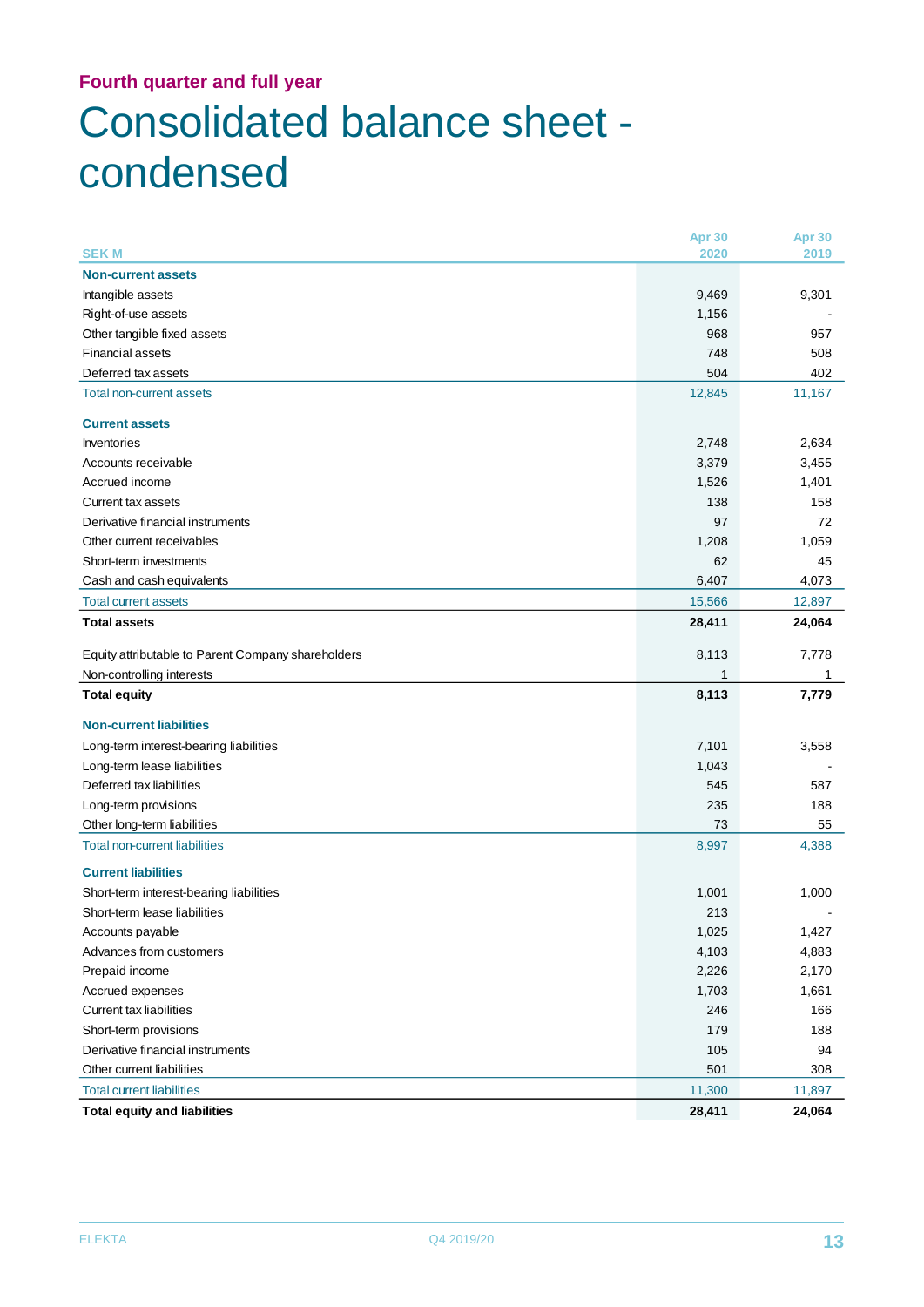## **Fourth quarter and full year** Changes in equity – condensed statement

|                                                      | <b>Full-year</b> |         |
|------------------------------------------------------|------------------|---------|
| <b>SEKM</b>                                          | 2019/20          | 2018/19 |
| <b>Attributable to Parent Company shareholders</b>   |                  |         |
| Opening balance                                      | 7,778            | 6,987   |
| Opening balance adjustment due to IFRS 15 and IFRS 9 |                  | $-39$   |
| Opening balance adjustment due to IFRS 16            | $-31$            |         |
| Comprehensive income for the period                  | 1,057            | 1,358   |
| Incentive programs                                   | -3               | 6       |
| <b>Dividend</b>                                      | $-688$           | $-535$  |
| Total                                                | 8,113            | 7,778   |
|                                                      |                  |         |
| <b>Attributable to non-controlling interests</b>     |                  |         |
| Opening balance                                      | 1                | 0       |
| Comprehensive income for the period                  | 0                | 0       |
| Total                                                |                  |         |
| <b>Closing balance</b>                               | 8,113            | 7,779   |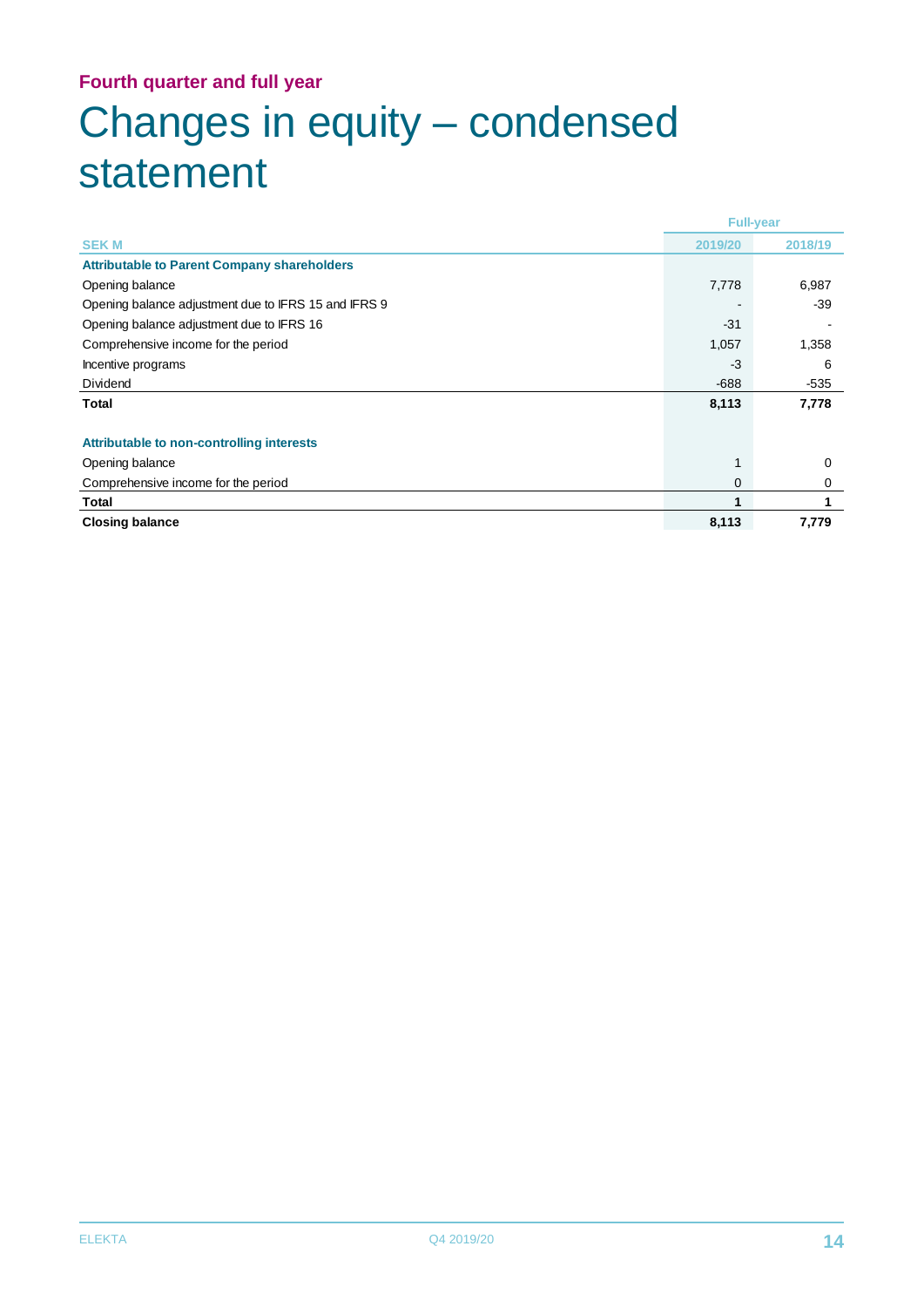# Cash flow – condensed

|                                                                    | Q <sub>4</sub> |                | <b>Full-year</b> |         |
|--------------------------------------------------------------------|----------------|----------------|------------------|---------|
| <b>SEKM</b>                                                        | 2019/20        | 2018/19        | 2019/20          | 2018/19 |
| Profit before tax                                                  | 581            | 731            | 1,454            | 1,580   |
| Amortization and depreciation                                      | 350            | 273            | 1,275            | 943     |
| Interest net                                                       | 62             | $\overline{7}$ | 150              | 91      |
| Other non-cash items                                               | 67             | 31             | 54               | 21      |
| Interest received and paid                                         | $-54$          | $-3$           | $-145$           | $-110$  |
| Income taxes paid                                                  | $-33$          | $-102$         | $-261$           | $-269$  |
| Operating cash flow                                                | 973            | 937            | 2,526            | 2,256   |
| Changes in inventories                                             | 163            | $-29$          | $-116$           | $-20$   |
| Changes in operating receivables                                   | 413            | 421            | $-434$           | $-367$  |
| Changes in operating liabilities                                   | $-305$         | 219            | $-962$           | $-249$  |
| Change in working capital                                          | 272            | 610            | $-1,512$         | $-636$  |
| Cash flow from operating activities                                | 1,244          | 1,547          | 1,014            | 1,621   |
| Investments intangible assets                                      | $-195$         | $-123$         | $-566$           | $-458$  |
| Investments other assets                                           | $-23$          | $-65$          | $-196$           | $-201$  |
| Sale of fixed assets                                               |                | 0              |                  | 0       |
| Continuous investments                                             | $-218$         | $-188$         | $-761$           | $-658$  |
| <b>Cash flow after continuous investments</b>                      | 1,026          | 1,359          | 252              | 962     |
| Changes in short-term investments                                  | 46             | -1             | $-26$            | 38      |
| Business combinations, divestments and investments in other shares | $-91$          | -6             | $-511$           | $-54$   |
| <b>Cash flow after investments</b>                                 | 981            | 1,352          | $-284$           | 946     |
| <b>Dividends</b>                                                   | $-344$         | $-267$         | $-688$           | $-535$  |
| Cash flow from other financing activities                          | 3,447          | $-55$          | 3,311            | $-938$  |
| Cash flow for the period                                           | 4,084          | 1,030          | 2,339            | $-527$  |
| Change in cash and cash equivalents during the period              |                |                |                  |         |
| Cash and cash equivalents at the beginning of the period           | 2,392          | 2,936          | 4,073            | 4,458   |
| Cash flow for the period                                           | 4,084          | 1,030          | 2,339            | $-527$  |
| Exchange rate differences                                          | $-69$          | 107            | -5               | 142     |
| Cash and cash equivalents at the end of the period                 | 6,407          | 4,073          | 6,407            | 4,073   |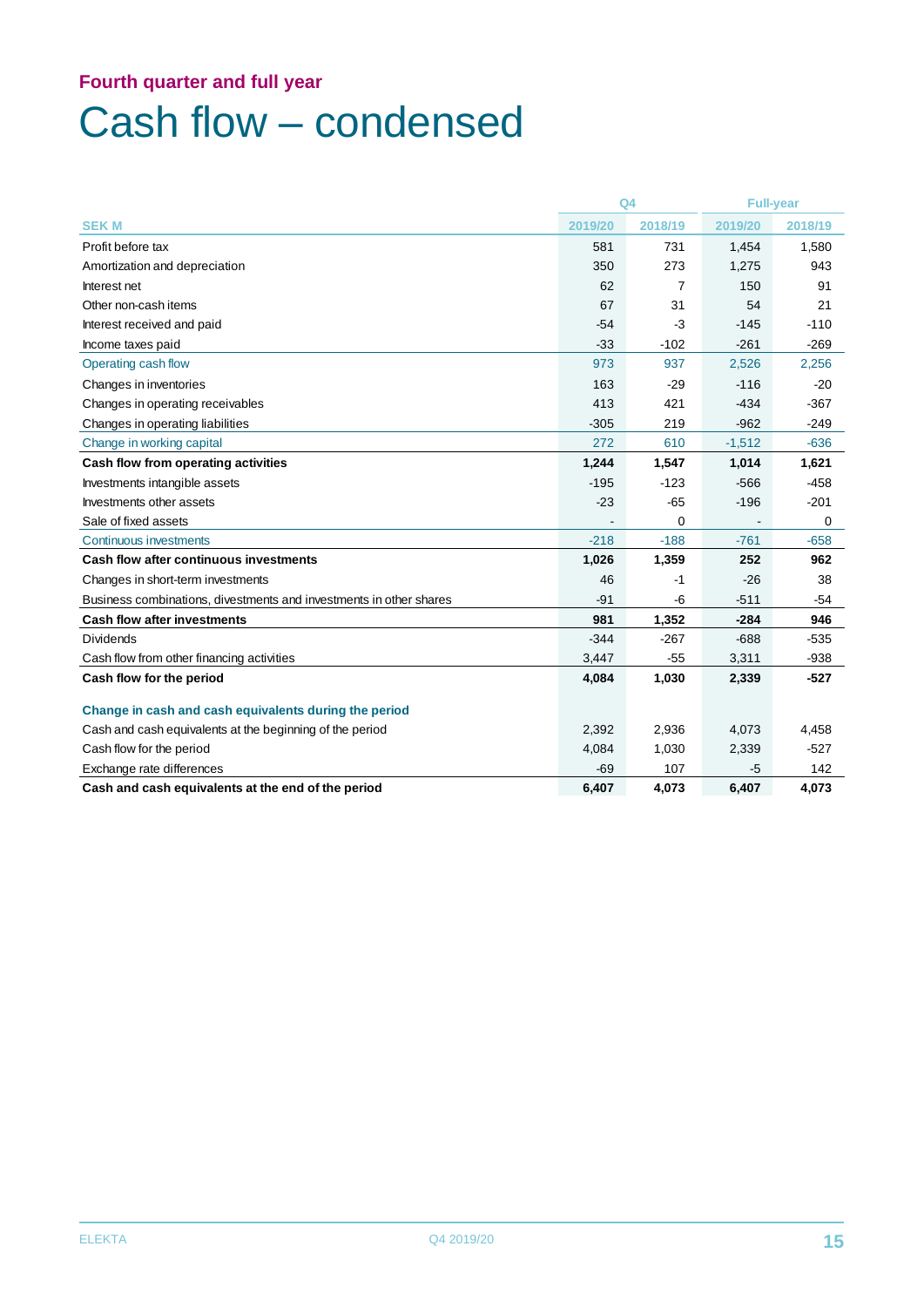## **Fourth quarter and full year** Parent company

## Income statement and statement of comprehensive income - condensed

|                                          | <b>Full-year</b>         |         |  |
|------------------------------------------|--------------------------|---------|--|
| <b>SEKM</b>                              | 2019/20                  | 2018/19 |  |
| Operating expenses                       | $-131$                   | $-145$  |  |
| Financial net                            | 325                      | 781     |  |
| Income after financial items             | 194                      | 636     |  |
| Appropriations                           | 14                       | -14     |  |
| Tax                                      | 13                       | 3       |  |
| Net income                               | 221                      | 624     |  |
| <b>Statement of comprehensive income</b> |                          |         |  |
| Net income                               | 221                      | 624     |  |
| Other comprehensive income               | $\overline{\phantom{a}}$ |         |  |
| Total comprehensive income               | 221                      | 624     |  |

### Balance sheet - condensed

|                                            | <b>Apr 30</b> | <b>Apr 30</b> |
|--------------------------------------------|---------------|---------------|
| <b>SEKM</b>                                | 2020          | 2019          |
| Non-current assets                         |               |               |
| Intangible assets                          | 53            | 60            |
| Shares in subsidiaries                     | 2,251         | 2,439         |
| Receivables from subsidaries               | 2,391         | 2,393         |
| Other financial assets                     | 433           | 87            |
| Deferred tax assets                        | 18            | 3             |
| <b>Total non-current assets</b>            | 5,146         | 4,983         |
| <b>Current assets</b>                      |               |               |
| Receivables from subsidaries               | 4,248         | 3,436         |
| Other current receivables                  | 81            | 102           |
| Other short-term investments               | $\mathbf 0$   | 45            |
| Cash and cash equivalents                  | 5,387         | 2,941         |
| <b>Total current assets</b>                | 9,716         | 6,524         |
| <b>Total assets</b>                        | 14,863        | 11,507        |
| Shareholders' equity                       | 2,431         | 2,898         |
| Untaxed reserves                           | $\mathbf 0$   | 14            |
| <b>Non-current liabilities</b>             |               |               |
| Long-term interest-bearing liabilities     | 7,101         | 3,553         |
| Long-term provisions                       | 10            | 12            |
| <b>Total non-current liabilities</b>       | 7,111         | 3,565         |
| <b>Current liabilities</b>                 |               |               |
| Short-term interest-bearing liabilities    | 942           | 1,000         |
| Short-term liabilities to Group companies  | 4,283         | 3,934         |
| Short-term provisions                      | 1             | 0             |
| Other current liabilities                  | 95            | 95            |
| <b>Total current liabilities</b>           | 5,321         | 5,029         |
| Total shareholders' equity and liabilities | 14,863        | 11,507        |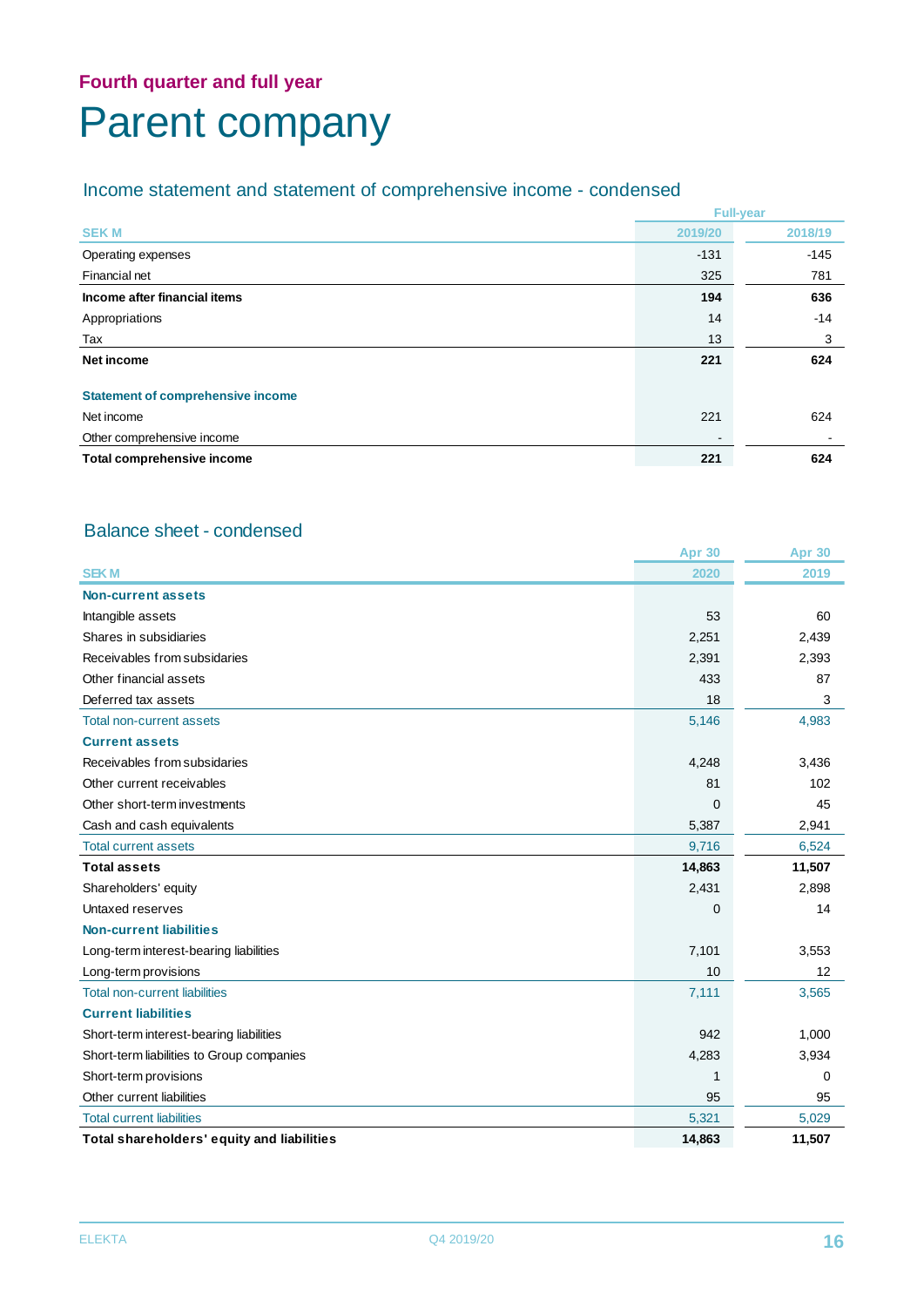## **Fourth quarter and full year** Accounting principles

This interim report is prepared, with regards to the Group, according to IAS 34 and the Swedish Annual Accounts Act and, with regards to the Parent Company, according to the Swedish Annual Accounts Act and RFR 2. The accounting principles applied are consistent with those presented in Note 1 of the Annual Report 2018/19, with exception for the accounting policies described below.

All figures are stated in SEK M and, accordingly, rounding differences can occur.

### Acquisition of other shares in ViewRay

Elekta will treat the acquisition of other shares in ViewRay as equity investment designated as measured at fair value through other comprehensive income with gains and losses remaining in other comprehensive income, without recycling to profit or loss upon derecognition.

### New accounting principles

IFRS 16 is a new standard on accounting for leases which replaces IAS 17 and the associated interpretation statements IFRIC 4, SIC-15 and SIC-27. The new standard has affected the accounting for leases in the books of a lessee, whereas the accounting in all material aspects remains unchanged for lessors. For Elekta, the major effect from implementing the new standard relates to leases for premises. IFRS 16 is effective for annual reporting periods beginning on or after 1 January 2019 and Elekta has applied the new standard from 1 May 2019.

The standard requires all lease arrangement to be recognized in the balance sheet with a few exceptions for shorttime leases and low-value leases.

Elekta has decided to apply IFRS 16 with the modified retrospective approach and as permitted by the standard the comparative period has not been restated. Instead an adjustment on the opening balance has shown the cumulative effect. The lease liabilities are measured at the present value of the remaining lease payments, discounted using the incremental borrowing rate at transition date. The weighted average incremental borrowing rate used at transition date was 3.85 percent. Right-of-use assets are recognized based on the amount equal to the related lease liability.

IFRS 16 permits to use some practical expedients. Elekta has applied the following practical expedients when applying IFRS 16 at transition date:

- Operating leases with a remaining lease term of less than 12 months as at May 1, 2019, have been accounted for as short-term leases. Short-term leases and operating leases of low-value have not been recognized on the balance sheet at transition date.
- Initial direct costs have been excluded from the measurement of the right-to-use asset at the date of initial recognition.
- Hindsight has been used in determining the lease term for contracts containing options to extend or terminate the lease.

Under the new standard the present value of lease obligations has been measured and reported as a non-current asset and interest-bearing liability in the Balance Sheet. The asset has been adjusted with prepaid rents and received incentives. In the Income Statement, lease payments previously reported as an operating expense within operating result have been replaced with depreciation and interest expenses. This change means that total assets and operating profit have increased, which has affected various key indicators. The cash flow from operations has increased related to the amortization of the lease liability, the amortization has instead been shown in the cash flow from financing activities.

According to the previous standard, IAS 17, there was a distinction between operating and finance lease arrangement, where operating leases were not recognized in the Balance Sheet. The value of undiscounted future lease fees is disclosed in note 9 in the Annual Report 2018/19, amounted to SEK 1,459 M. The lease liability recognized in the Balance Sheet 1 May 2019 amounts to SEK 1,319 M. The difference is mainly related to the discounting effect of the liability as the liability is calculated as the net present value for future payments, while the amount disclosed in note 9 is not discounted in accordance to IAS 17. Increases of the payments due to index and extension- and terminate options included in the lease liability does also explain the difference, together with the exclusion of lease payments related to low-value assets and short-term leases from the Balance Sheet. Those payments are expensed on a straight-line basis in the income statement.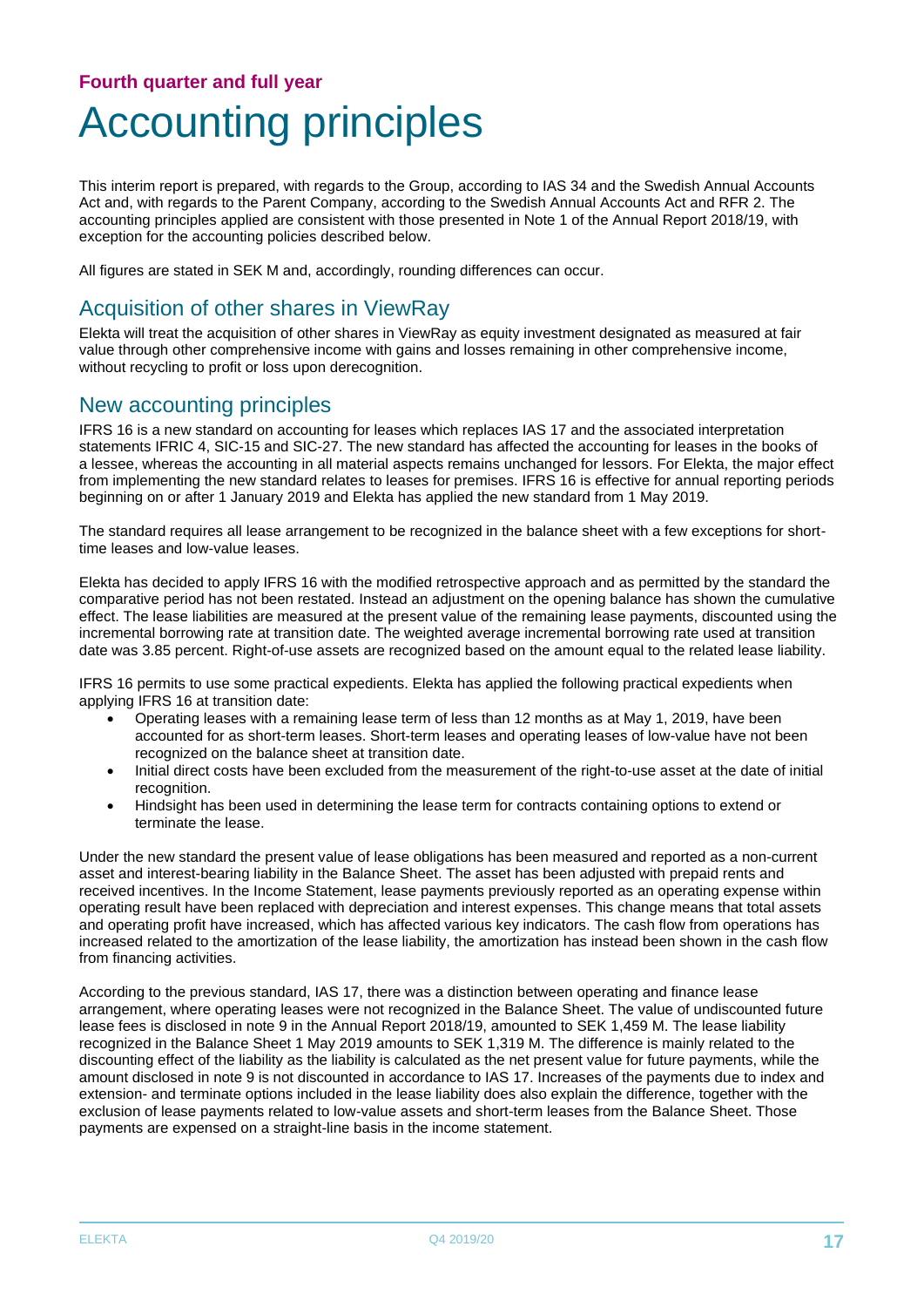#### Effects from IFRS 16 on consolidated balance sheet

| <b>SEKM</b>                 | Reported Apr 30, 2019 | Adjustment IFRS 16 <sup>1</sup> | <b>Adjusted May 1, 2019</b> |
|-----------------------------|-----------------------|---------------------------------|-----------------------------|
| Right-of-use asset          | $\mathbf 0$           | 1,242                           | 1,242                       |
| Other assets                | 24.064                | $-16$                           | 24,048                      |
| Deferred tax assets         | 0                     | 7                               |                             |
| <b>Total assets</b>         | 24,064                | 1,234                           | 25,298                      |
| Total equity                | 7,779                 | $-31$                           | 7,748                       |
| Long term lease liability   | 0                     | 1.118                           | 1,118                       |
| Short term lease liability  | 0                     | 201                             | 201                         |
| Other liabilities           | 16,285                | $-54$                           | 16,231                      |
| Total equity and libilities | 24.064                | 1.234                           | 25,298                      |

 $<sup>1</sup>$  The effects from the initial application of IFRS 16 has been adjusted compared to previously disclosed numbers</sup>

Other new or revised standards and interpretations, not yet applied, are not considered to have a material impact on the Elekta Group´s financial statements.

# Related-party transactions

Significant related-party transactions are described in note 35 in the Annual Report for 2018/19. No material changes have taken place in relations or transactions with related parties companies compared with the description in the Annual report 2018/19.

# Exchange rates

| <b>Country</b>       | <b>Currency</b> |         | Average rate |    |        | <b>Closing rate</b> |        |  |  |
|----------------------|-----------------|---------|--------------|----|--------|---------------------|--------|--|--|
|                      |                 |         | May - Apr    |    |        |                     | Apr 30 |  |  |
|                      |                 | 2019/20 | 2018/19      |    | 2020   | 2019                |        |  |  |
| Euroland             | 1 EUR           | 10.681  | 10.378       | 3% | 10.694 | 10.640              | 1%     |  |  |
| <b>Great Britain</b> | 1 GBP           | 12.200  | 11.778       | 4% | 12.278 | 12.306              | 0%     |  |  |
| Japan                | 1 JPY           | 0.089   | 0.081        | 9% | 0.092  | 0.085               | 8%     |  |  |
| <b>United States</b> | 1 USD           | 9.637   | 9.028        | 7% | 9.847  | 9.510               | 4%     |  |  |

<sup>1</sup> April 30, 2020 vs April 30, 2019

For Group companies with a functional currency other than Swedish kronor, order intake and income statements are translated at average exchange rates for the reporting period, while order backlog and balance sheets are translated at closing exchange rates.

# Segment reporting

Elekta applies geographical segmentation. Order intake, net sales and contribution margin for the respective regions are reported to Elekta's CFO and CEO (chief operating decision makers). The regions' expenses are directly attributable to the respective regions' reported figures including cost of products sold. Global costs for R&D, marketing, management of product supply centres and Parent Company are not allocated per region. Currency exposure is concentrated to product supply centres. The majority of exchange differences in operations are reported in global costs.

Elekta's operations are characterized by significant quarterly variations in volumes and product mix, which have a direct impact on net sales and profits. This is accentuated when the operation is split into segments, as is the impact of currency fluctuations between the years. Revenues from solutions are recognized at a point in time and revenues from services are recognized over time.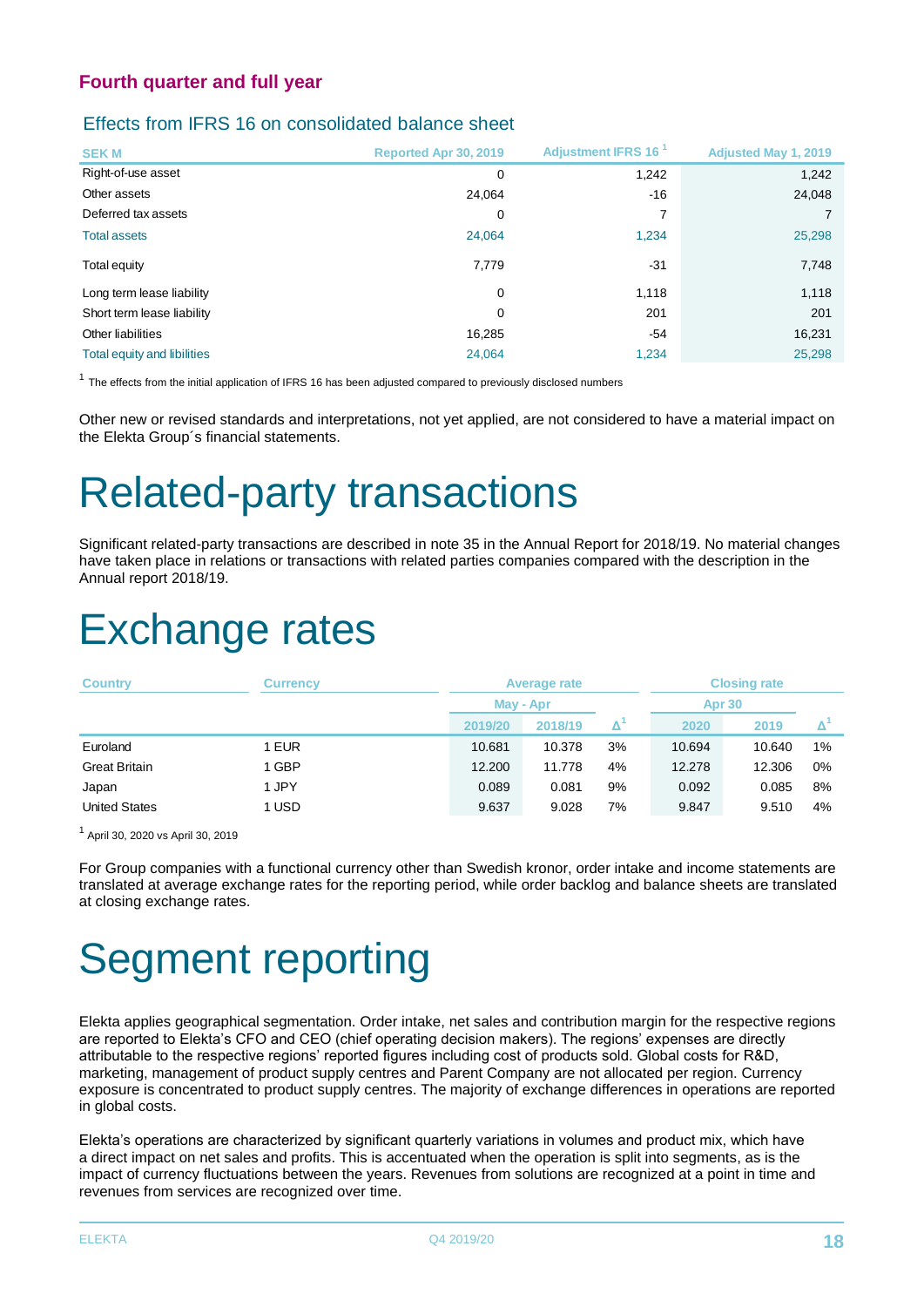## Full-year 2019/20

| <b>SEKM</b>                | <b>North and</b><br><b>South</b><br><b>America</b> | <b>Europe, Middle</b><br><b>East and Africa</b> | <b>Asia</b><br><b>Pacific</b> | Other /<br><b>Group-wide</b> | <b>Group</b><br>total | % of net<br>sales |
|----------------------------|----------------------------------------------------|-------------------------------------------------|-------------------------------|------------------------------|-----------------------|-------------------|
| Net sales                  | 4,482                                              | 5,547                                           | 4,572                         |                              | 14.601                |                   |
| Regional expenses          | $-2,704$                                           | -3,786                                          | $-3,142$                      |                              | $-9,633$              | 66%               |
| <b>Contribution margin</b> | 1,778                                              | 1.760                                           | 1,430                         | $\blacksquare$               | 4,968                 | 34%               |
| Contribution margin, %     | 40%                                                | 32%                                             | 31%                           |                              |                       |                   |
| Global costs               |                                                    |                                                 |                               | $-3,312$                     | $-3,312$              | 23%               |
| <b>Operating result</b>    | 1,778                                              | 1.760                                           | 1,430                         | $-3,312$                     | 1,657                 | 11%               |
| Net financial items        |                                                    |                                                 |                               | $-203$                       | $-203$                |                   |
| <b>Profit before tax</b>   | 1.778                                              | 1.760                                           | 1,430                         | $-3,515$                     | 1.454                 |                   |

## Full-year 2018/19

| <b>SEKM</b>                | <b>North and</b><br><b>South</b><br><b>America</b> | Europe, Middle<br><b>East and Africa</b> | <b>Asia</b><br><b>Pacific</b> | Other /<br><b>Group-wide</b> | <b>Group</b><br>total | % of net<br>sales |
|----------------------------|----------------------------------------------------|------------------------------------------|-------------------------------|------------------------------|-----------------------|-------------------|
| Net sales                  | 4,501                                              | 4,956                                    | 4,098                         |                              | 13,555                |                   |
| Regional expenses          | $-2,793$                                           | $-3,207$                                 | $-2,807$                      |                              | $-8,807$              | 65%               |
| <b>Contribution margin</b> | 1.707                                              | 1.749                                    | 1,291                         |                              | 4.748                 | 35%               |
| Contribution margin, %     | 38%                                                | 35%                                      | 32%                           |                              |                       |                   |
| Global costs               |                                                    |                                          |                               | $-3,052$                     | $-3.052$              | 23%               |
| <b>Operating result</b>    | 1.707                                              | 1,749                                    | 1.291                         | $-3,052$                     | 1,696                 | 13%               |
| Net financial items        |                                                    |                                          |                               | $-116$                       | $-116$                |                   |
| <b>Profit before tax</b>   | 1.707                                              | 1.749                                    | 1.291                         | $-3,167$                     | 1,580                 |                   |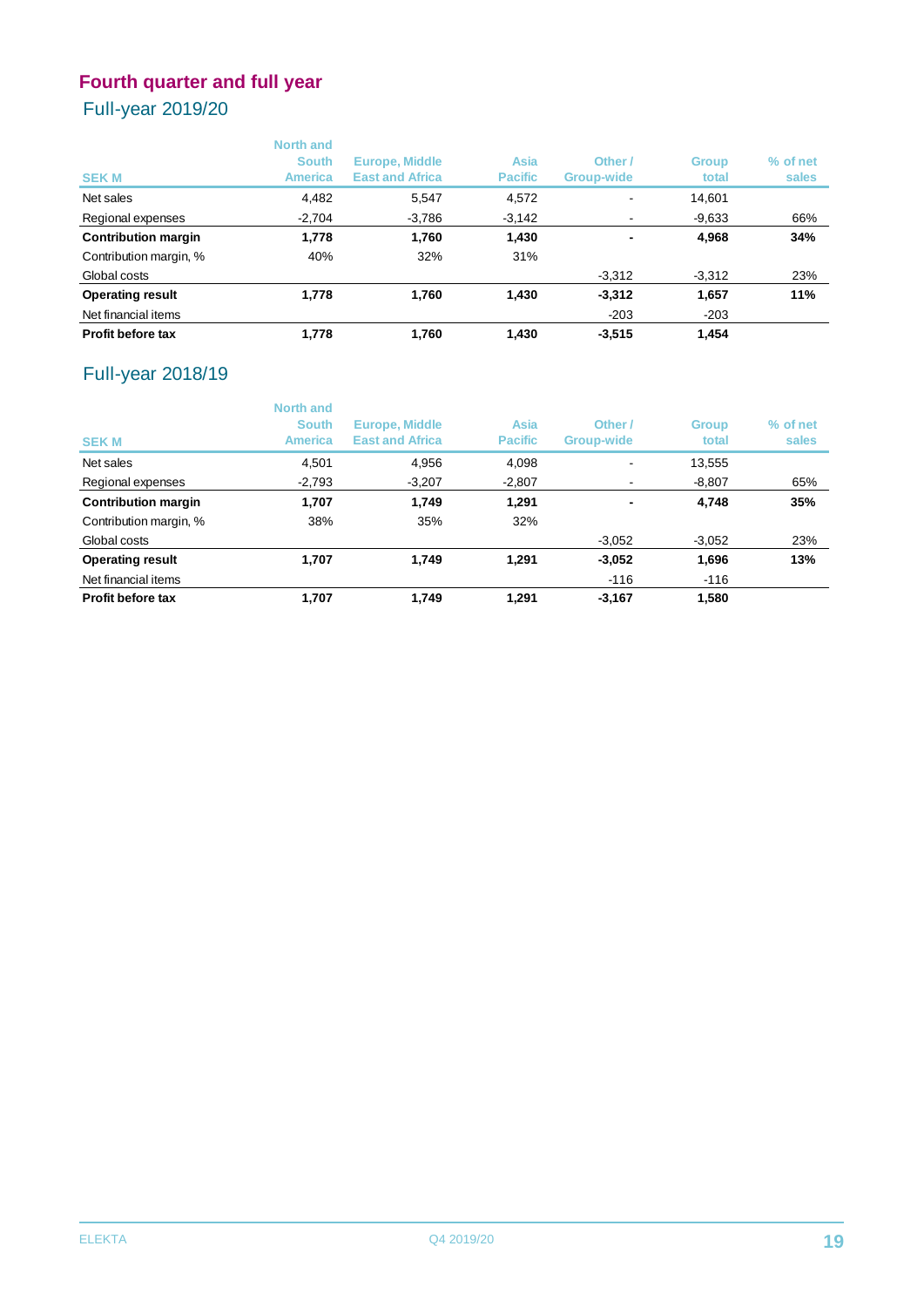## **Fourth quarter and full year** Net sales by product type

## Full-year 2019/20

| <b>Total</b> | 4,482                | 5,547                         | 4,572               | $\overline{\phantom{0}}$ | 14,601             |
|--------------|----------------------|-------------------------------|---------------------|--------------------------|--------------------|
| Service      | 2,518                | 1.970                         | 1,268               | $\sim$                   | 5,755              |
| Solutions    | 1.965                | 3,577                         | 3,305               | $\overline{\phantom{a}}$ | 8,846              |
| <b>SEKM</b>  | <b>South America</b> | and Africa                    | <b>Asia Pacific</b> | <b>Group-wide</b>        | <b>Group total</b> |
|              | <b>North and</b>     | Europe,<br><b>Middle East</b> |                     | Other                    |                    |

## Full-year 2018/19

| <b>SEKM</b> | <b>North and</b><br><b>South America</b> | Europe,<br><b>Middle East</b><br>and Africa | <b>Asia Pacific</b> | Other<br><b>Group-wide</b> | <b>Group total</b> |
|-------------|------------------------------------------|---------------------------------------------|---------------------|----------------------------|--------------------|
| Solutions   | 2,192                                    | 3,224                                       | 2,977               | $\blacksquare$             | 8,394              |
| Service     | 2.308                                    | 1.731                                       | 1.122               | ٠                          | 5,161              |
| Total       | 4,501                                    | 4,956                                       | 4,098               | ۰                          | 13,555             |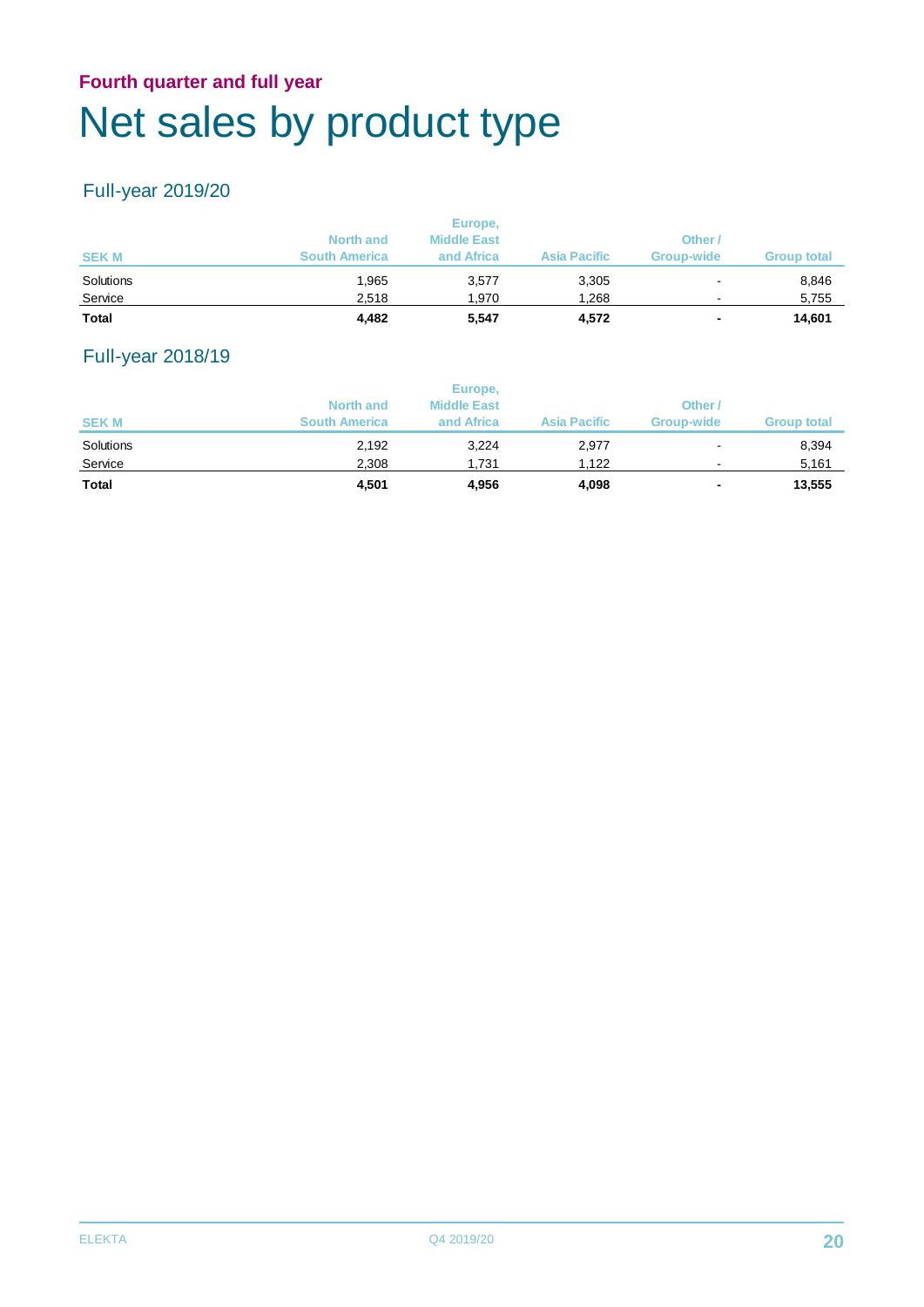## **Fourth quarter and full year** Financial instruments

The table below shows the fair value of the Group's financial instruments, for which fair value is different than carrying value. The fair value of all other financial instruments is assumed to correspond to the carrying value.

|                                         | Apr 30, 2020              |               | Apr 30, 2019              |                   |
|-----------------------------------------|---------------------------|---------------|---------------------------|-------------------|
| <b>SEKM</b>                             | <b>Carrying</b><br>amount | Fair<br>value | <b>Carrying</b><br>amount | <b>Fair value</b> |
| Long-term interest-bearing liabilities  | 7.101                     | 7,503         | 3.558                     | 3,573             |
| Long-term lease liabilities             | 1.043                     | 1.043         |                           |                   |
| Short-term interest-bearing liabilities | 1.001                     | 1,002         | 1.000                     | 1.000             |
| Short-term lease liabilities            | 213                       | 213           | $\overline{\phantom{0}}$  |                   |

The Group's financial assets and financial liabilities, which have been measured at fair value, have been categorized in the fair value hierarchy. The different levels are defined as follows:

**Level 1:** Quoted prices on an active market for identical assets or liabilities

Level 2: Other observable data than quoted prices included in Level 1, either directly (that is, price

- quotations) or indirectly (that is, obtained from price quotations)
- **Level 3:** Data not based on observable market data

#### Financial instruments measured at fair value

| <b>SEKM</b>                                                     | Level | Apr 30, 2020 | Apr 30, 2019 |
|-----------------------------------------------------------------|-------|--------------|--------------|
| <b>Financial assets</b>                                         |       |              |              |
| Financial assets measured at fair value through profit or loss: |       |              |              |
| Derivative financial instruments - non-hedge accounting         | 2     | 81           | 70           |
| Short-term investments                                          |       | 62           | 45           |
| Current investments classified as cash equivalents              |       | 1,241        | 1,716        |
| Equity instruments                                              |       | 297          | 58           |
| Equity instruments                                              | 3     | 0            | 2            |
| Derivatives used for hedging purposes:                          |       |              |              |
| Derivative financial instruments – hedge accounting             | 2     | 25           | 2            |
| <b>Total financial assets</b>                                   |       | 1,707        | 1,893        |
| <b>Financial liabilities</b>                                    |       |              |              |
| Financial liabilities at fair value through profit or loss:     |       |              |              |
| Derivative financial instruments - non-hedge accounting         | 2     | 55           | 25           |
| Contingent consideration                                        | 3     | 105          | 2            |
| Derivatives used for hedging purposes:                          |       |              |              |
| Derivative financial instruments – hedge accounting             | 2     | 58           | 72           |
| <b>Total financial liabilities</b>                              |       | 217          | 99           |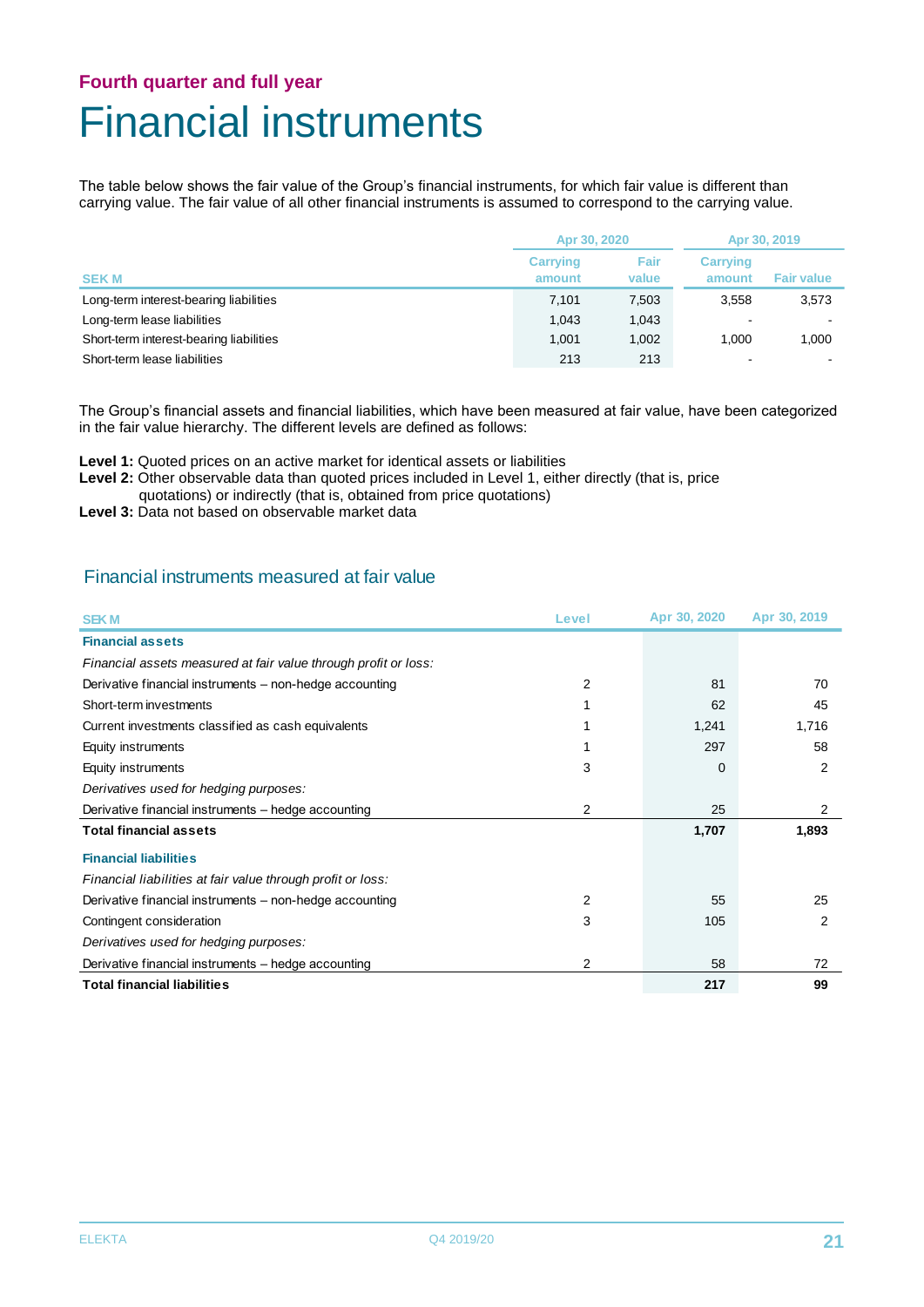## **Fourth quarter and full year** Key figures and data

### Key figures

|                                   |         | May - Apr      |                |         | May - Apr | May - Apr |  |
|-----------------------------------|---------|----------------|----------------|---------|-----------|-----------|--|
|                                   | 2014/15 | 2015/16        | 2016/17        | 2017/18 | 2018/19   | 2019/20   |  |
| Gross order intake, SEK M         | 12,825  | 13,821         | 14,064         | 14,493  | 16,796    | 17,735    |  |
| Net sales, SEK M                  | 10,839  | 11,221         | 10,704         | 11,573  | 13,555    | 14,601    |  |
| Order backlog, SEK M              | 17,087  | 18,239         | 22,459         | 27,974  | 32,003    | 34,689    |  |
| Operating result, SEK M           | 937     | 423            | 598            | 1,845   | 1,696     | 1,657     |  |
| Operating margin, %               | 8.6     | 3.8            | 5.6            | 15.9    | 12.5      | 11.3      |  |
| Profit margin, %                  | 6.6     | 1.7            | 3.2            | 14.5    | 11.7      | 10.0      |  |
| Shareholders' equity, SEK M       | 6.646   | 6,412          | 6,774          | 6,987   | 7,779     | 8,113     |  |
| Return on shareholders' equity, % | 9       | $\overline{2}$ | $\overline{2}$ | 22      | 17        | 14        |  |
| Net debt, SEK M                   | 2,768   | 2,677          | 1,889          | 803     | 439       | 1,632     |  |
| Operational cash conversion, %    | 126     | 111            | 145            | 95      | 61        | 35        |  |
| Average number of employees       | 3.679   | 3.677          | 3,581          | 3,702   | 3,798     | 4,117     |  |

<sup>1</sup> Calculation based on IAS18

### Data per share

|                                    | $May - Apr1$ |         |         | May - Apr |         | May - Apr |
|------------------------------------|--------------|---------|---------|-----------|---------|-----------|
|                                    | 2014/15      | 2015/16 | 2016/17 | 2017/18   | 2018/19 | 2019/20   |
| Earnings per share                 |              |         |         |           |         |           |
| before dilution, SEK               | 1.45         | 0.36    | 0.33    | 3.53      | 3.14    | 2.84      |
| after dilution, SEK                | 1.45         | 0.36    | 0.33    | 3.53      | 3.14    | 2.84      |
| Cash flow per share                |              |         |         |           |         |           |
| before dilution, SEK               | 1.78         | 1.00    | 2.69    | 3.79      | 2.48    | $-0.74$   |
| after dilution, SEK                | 1.78         | 1.00    | 2.69    | 3.79      | 2.48    | $-0.74$   |
| Shareholders' equity per share     |              |         |         |           |         |           |
| before dilution, SEK               | 17.41        | 16.79   | 17.73   | 18.29     | 20.36   | 21.23     |
| after dilution, SEK                | 17.41        | 16.79   | 17.73   | 18.29     | 20.36   | 21.23     |
| Average number of shares           |              |         |         |           |         |           |
| before dilution, 000s              | 381,287      | 381,288 | 381,306 | 382,027   | 382,027 | 382,062   |
| after dilution, 000s               | 381,287      | 381,288 | 381,306 | 382,027   | 382,027 | 382,062   |
| Number of shares at closing        |              |         |         |           |         |           |
| before dilution, 000s <sup>2</sup> | 381,287      | 381,288 | 382,027 | 382,027   | 382,027 | 382,083   |
| after dilution, 000s               | 381,287      | 381,288 | 382,027 | 382,027   | 382,027 | 382,083   |

<sup>1</sup> Calculation based on IAS18

<sup>2</sup> Number of registered shares at closing excluding treasury shares (1,485,289 per April 30, 2020).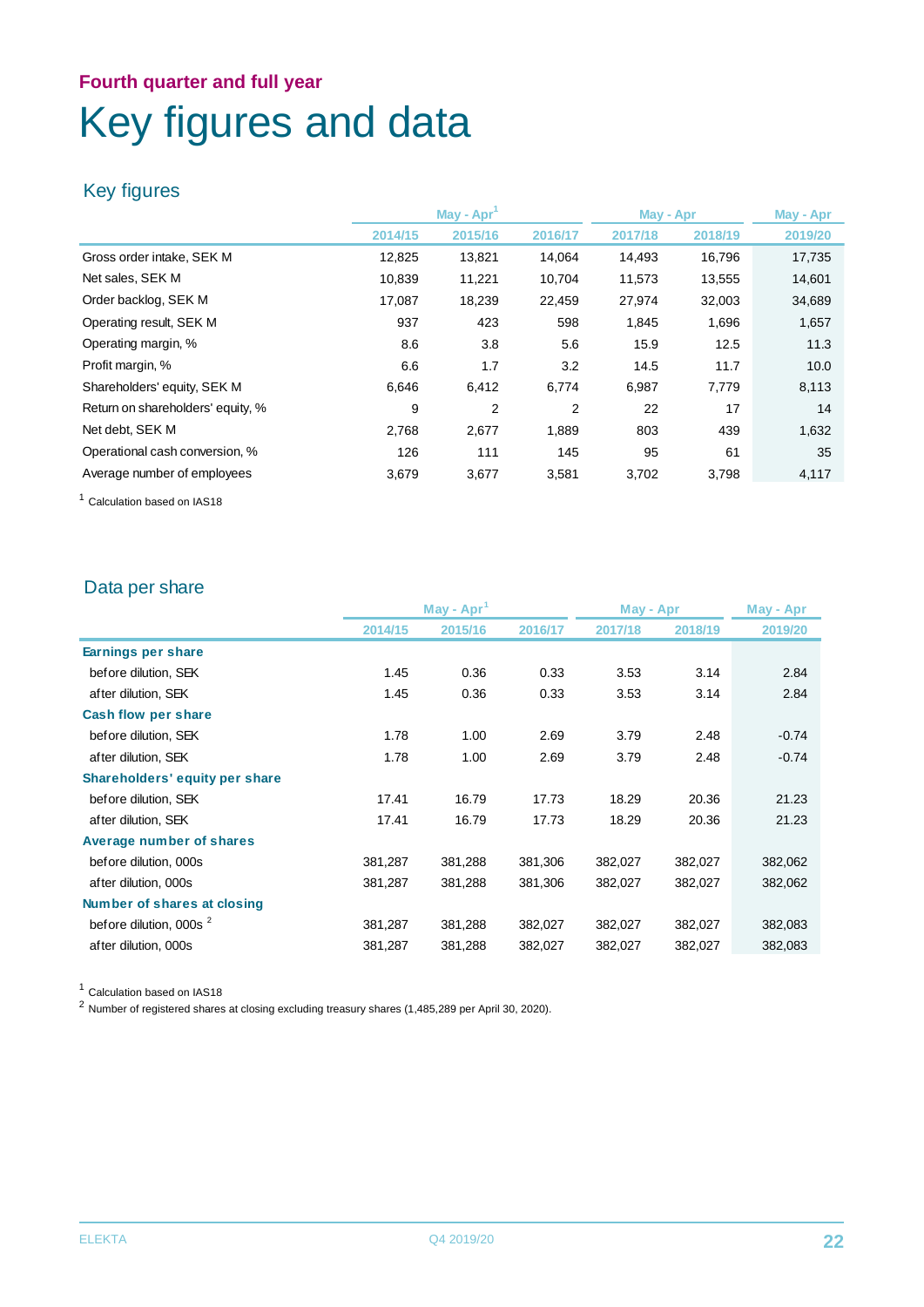### Data per quarter

|                                     | 2017/18 |        | 2018/19 |                |       |        | 2019/20 |                |                |
|-------------------------------------|---------|--------|---------|----------------|-------|--------|---------|----------------|----------------|
| <b>SEK M</b>                        | Q4      | Q1     | Q2      | Q <sub>3</sub> | Q4    | Q1     | Q2      | Q <sub>3</sub> | Q <sub>4</sub> |
| Gross order intake                  | 4.656   | 3.174  | 3.670   | 4.551          | 5.401 | 4.390  | 4.036   | 4.276          | 5,032          |
| Net sales                           | 3,409   | 2.819  | 3,330   | 3,320          | 4,086 | 3,228  | 3.709   | 3,656          | 4,008          |
| <b>EBITA</b>                        | 848     | 386    | 601     | 505            | 985   | 448    | 539     | 648            | 886            |
| Operating result                    | 714     | 238    | 393     | 311            | 755   | 236    | 321     | 443            | 658            |
| Cash flow from operating activities | 1,235   | $-381$ | 512     | $-57$          | 1.547 | $-629$ | 419     | $-21$          | 1.244          |
|                                     |         |        |         |                |       |        |         |                |                |

## Order intake growth based on constant exchange rates

|                                   | 2017/18 | 2018/19 |     |    |    | 2019/20 |     |       |       |
|-----------------------------------|---------|---------|-----|----|----|---------|-----|-------|-------|
|                                   | Q4      | Q1      | Q2  | Q3 | Q4 | Q1      |     | Q3    | Q4    |
| North and South America, %        | 10      | 23      | -41 | 16 | 9  | 0       | 29  | $-43$ | 0     |
| Europe, Middle East and Africa, % | 28      | 15      | 43  | 5  | 18 | 64      | -21 | 9     | $-17$ |
| Asia Pacific, %                   | -9      | 2       | 18  | 20 | -8 | 31      | 23  | -6    | $-13$ |
| Group, %                          | 10      | 12      |     | 12 | 8  | 32      | 5   | -11   | $-10$ |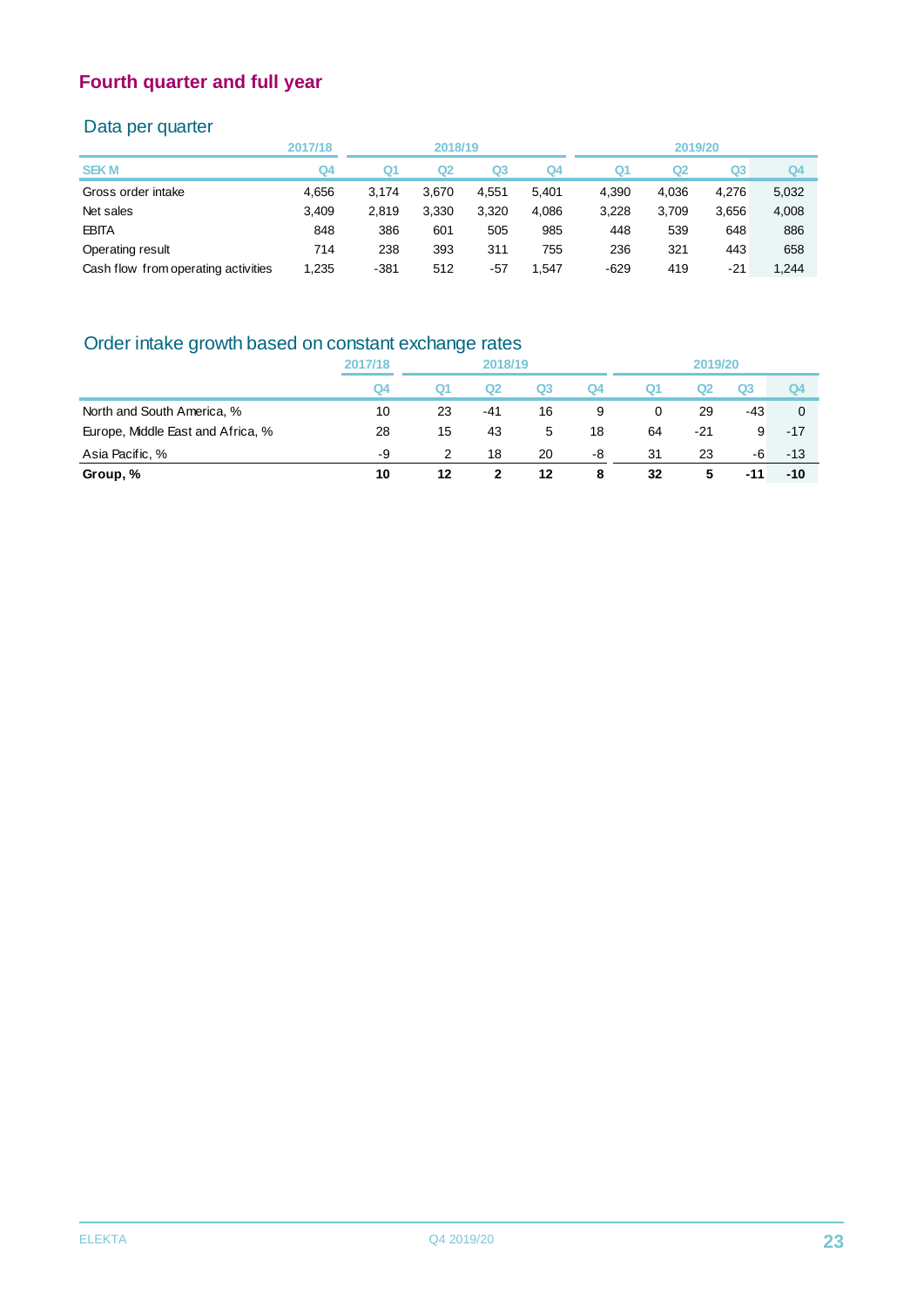# Alternative performance measures

Alternative Performance Measures (APMs) are measures and key figures that Elekta's management and other stakeholders use when managing and analysing Elekta's business performance. These measures are not substitutes, but rather supplements to financial reporting measures prepared in accordance with IFRS. Key figures and other APMs used by Elekta are defined on www.elekta.com/investors/financials/definitions. Definitions and additional information on APMs can also be found on pages 122-124 in the Annual Report 2018/19.

### Order and sales growth based on constant currency

Elekta's order intake and sales are, to a large extent, reported in subsidiaries with other functional currencies than SEK, which is the group reporting currency. In order to present order and sales growth on a more comparable basis and to show the impact of currency fluctuations, order and sales growth based on constant currency are presented. The schedules below present growth based on constant currency reconciled to the total growth reported in accordance with IFRS.

#### Change gross order intake

|                                         |               |                      |                | Europe,             |               |                     |               |              |
|-----------------------------------------|---------------|----------------------|----------------|---------------------|---------------|---------------------|---------------|--------------|
|                                         |               | <b>North and</b>     |                | <b>Middle East,</b> |               |                     |               | <b>Group</b> |
|                                         |               | <b>South America</b> |                | and Africa          |               | <b>Asia Pacific</b> |               | total        |
|                                         | $\frac{9}{6}$ | <b>SEKM</b>          | $\frac{9}{6}$  | <b>SEKM</b>         | $\frac{0}{0}$ | <b>SEKM</b>         | $\frac{0}{0}$ | <b>SEKM</b>  |
| Q4 2019/20 vs. Q4 2018/19               |               |                      |                |                     |               |                     |               |              |
| Change based on constant                |               |                      |                |                     |               |                     |               |              |
| exchange rates                          | $\mathbf 0$   | $-5$                 | $-17$          | $-394$              | $-13$         | $-160$              | $-10$         | $-559$       |
| Currency effects                        | 5             | 100                  | 2              | 40                  | 4             | 50                  | 4             | 190          |
| Reported change                         | 5             | 95                   | $-16$          | $-353$              | -9            | $-110$              | $-7$          | $-369$       |
| Q4 2018/19 vs. Q4 2017/18               |               |                      |                |                     |               |                     |               |              |
| Change based on constant                |               |                      |                |                     |               |                     |               |              |
| exchange rates                          | 9             | 141                  | 18             | 335                 | -8            | $-108$              | 8             | 368          |
| Currency effects                        | 11            | 174                  | 5              | 93                  | 9             | 110                 | 8             | 377          |
| Reported change                         | 20            | 315                  | 23             | 428                 | $\mathbf 0$   | $\overline{2}$      | 16            | 745          |
| May - Apr 2019/20 vs. May - Apr 2018/19 |               |                      |                |                     |               |                     |               |              |
| Change based on constant                |               |                      |                |                     |               |                     |               |              |
| exchange rates                          | $-6$          | $-321$               | 1              | 81                  | 8             | 385                 | 1             | 146          |
| Currency effects                        | 6             | 295                  | 3              | 209                 | 6             | 289                 | 5             | 793          |
| Reported change                         | $-1$          | $-26$                | 4              | 290                 | 13            | 674                 | 6             | 938          |
| May - Apr 2018/19 vs. May - Apr 2017/18 |               |                      |                |                     |               |                     |               |              |
| Change based on constant                |               |                      |                |                     |               |                     |               |              |
| exchange rates                          | $-1$          | $-40$                | 18             | 977                 | 6             | 282                 | 8             | 1,219        |
| Currency effects                        | 8             | 369                  | $\overline{7}$ | 373                 | 8             | 342                 | 7             | 1,084        |
| Reported change                         | 7             | 329                  | 25             | 1,350               | 14            | 624                 | 16            | 2,303        |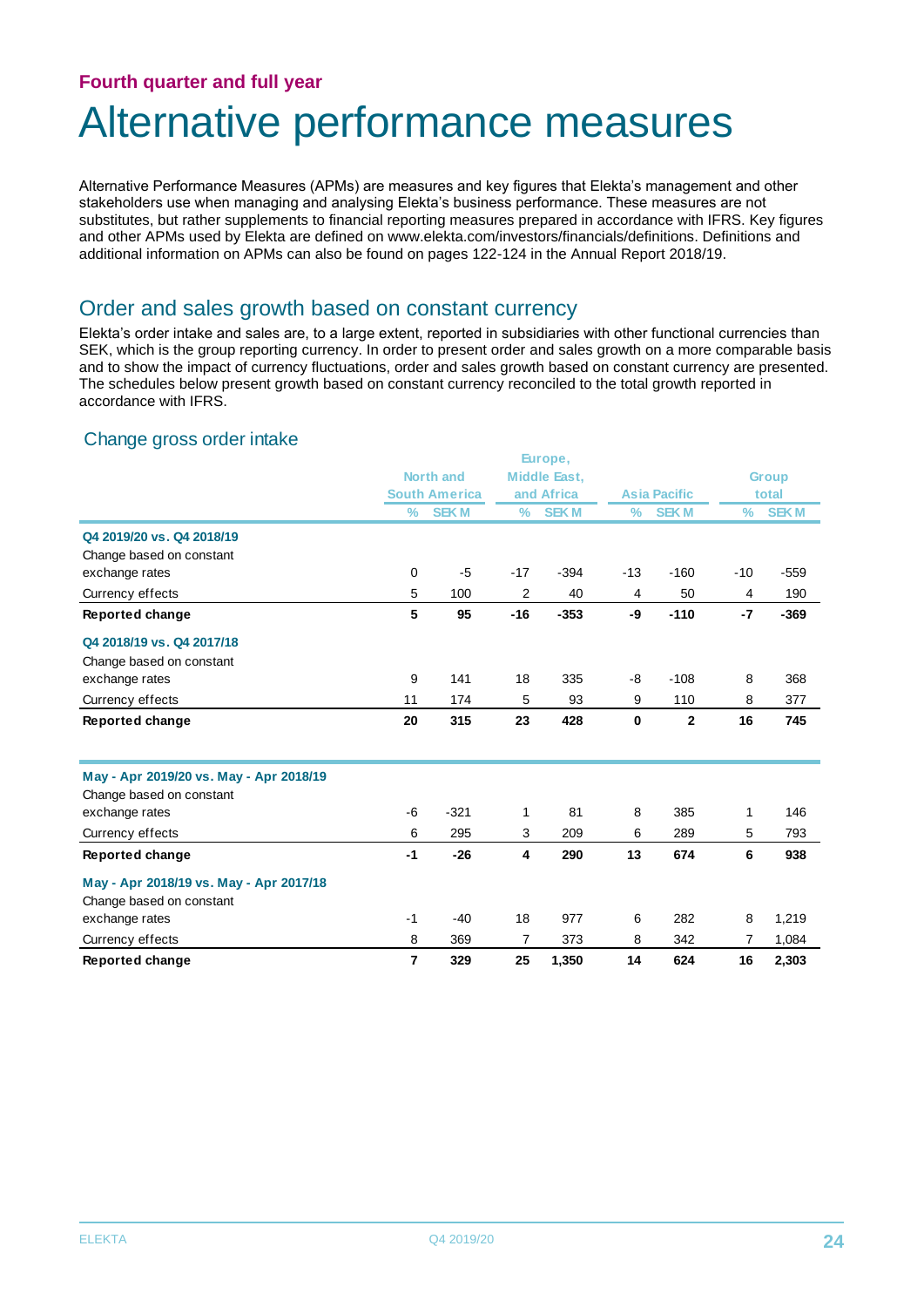### Change net sales

|                                         |                         |                      |                | Europe,             |       |                     |               |              |
|-----------------------------------------|-------------------------|----------------------|----------------|---------------------|-------|---------------------|---------------|--------------|
|                                         |                         | <b>North and</b>     |                | <b>Middle East,</b> |       |                     |               | <b>Group</b> |
|                                         |                         | <b>South America</b> |                | and Africa          |       | <b>Asia Pacific</b> |               | total        |
|                                         | $\frac{9}{6}$           | <b>SEKM</b>          | $\frac{0}{0}$  | <b>SEKM</b>         | $\%$  | <b>SEKM</b>         | $\frac{0}{0}$ | <b>SEKM</b>  |
| Q4 2019/20 vs. Q4 2018/19               |                         |                      |                |                     |       |                     |               |              |
| Change based on constant                |                         |                      |                |                     |       |                     |               |              |
| exchange rates                          | $-1$                    | -8                   | $-2$           | $-39$               | $-14$ | $-183$              | $-6$          | $-230$       |
| Currency effects                        | 5                       | 59                   | 3              | 49                  | 3     | 43                  | 4             | 152          |
| Reported change                         | $\overline{\mathbf{4}}$ | 51                   | $\mathbf{1}$   | 11                  | $-11$ | $-140$              | $-2$          | $-78$        |
| Q4 2018/19 vs. Q4 2017/18               |                         |                      |                |                     |       |                     |               |              |
| Change based on constant                |                         |                      |                |                     |       |                     |               |              |
| exchange rates                          | 9                       | 90                   | 3              | 40                  | 29    | 278                 | 12            | 407          |
| Currency effects                        | 12                      | 117                  | 4              | 56                  | 10    | 98                  | 8             | 271          |
| Reported change                         | 21                      | 206                  | $\overline{7}$ | 96                  | 40    | 376                 | 20            | 677          |
| May - Apr 2019/20 vs. May - Apr 2018/19 |                         |                      |                |                     |       |                     |               |              |
| Change based on constant                |                         |                      |                |                     |       |                     |               |              |
| exchange rates                          | $-6$                    | $-285$               | 9              | 468                 | 6     | 248                 | 3             | 431          |
| Currency effects                        | 6                       | 267                  | $\overline{2}$ | 123                 | 6     | 226                 | 5             | 616          |
| Reported change                         | $\mathbf 0$             | $-18$                | 12             | 591                 | 12    | 474                 | 8             | 1,047        |
| May - Apr 2018/19 vs. May - Apr 2017/18 |                         |                      |                |                     |       |                     |               |              |
| Change based on constant                |                         |                      |                |                     |       |                     |               |              |
| exchange rates                          | 8                       | 295                  | 9              | 375                 | 16    | 524                 | 10            | 1,194        |
| Currency effects                        | 8                       | 318                  | 5              | 236                 | 7     | 235                 | 7             | 788          |
| Reported change                         | 16                      | 613                  | 14             | 611                 | 23    | 758                 | 17            | 1,982        |

## EBITDA

EBITDA is used for the calculation of operational cash conversion and the net debt/EBITDA ratio.

| <b>SEKM</b>                           | Q4 2018/19 | Q1 2019/20 | Q2 2019/20 | Q3 2019/20 | Q4 2019/20 |
|---------------------------------------|------------|------------|------------|------------|------------|
| Operating result/EBIT                 | 755        | 236        | 321        | 443        | 658        |
| Amortization:                         |            |            |            |            |            |
| Capitalized development costs         | 200        | 184        | 187        | 176        | 199        |
| Assets relating business combinations | 30         | 28         | 32         | 30         | 29         |
| Depreciation                          | 42         | 95         | 95         | 99         | 121        |
| <b>EBITDA</b>                         | 1,028      | 542        | 634        | 747        | 1.008      |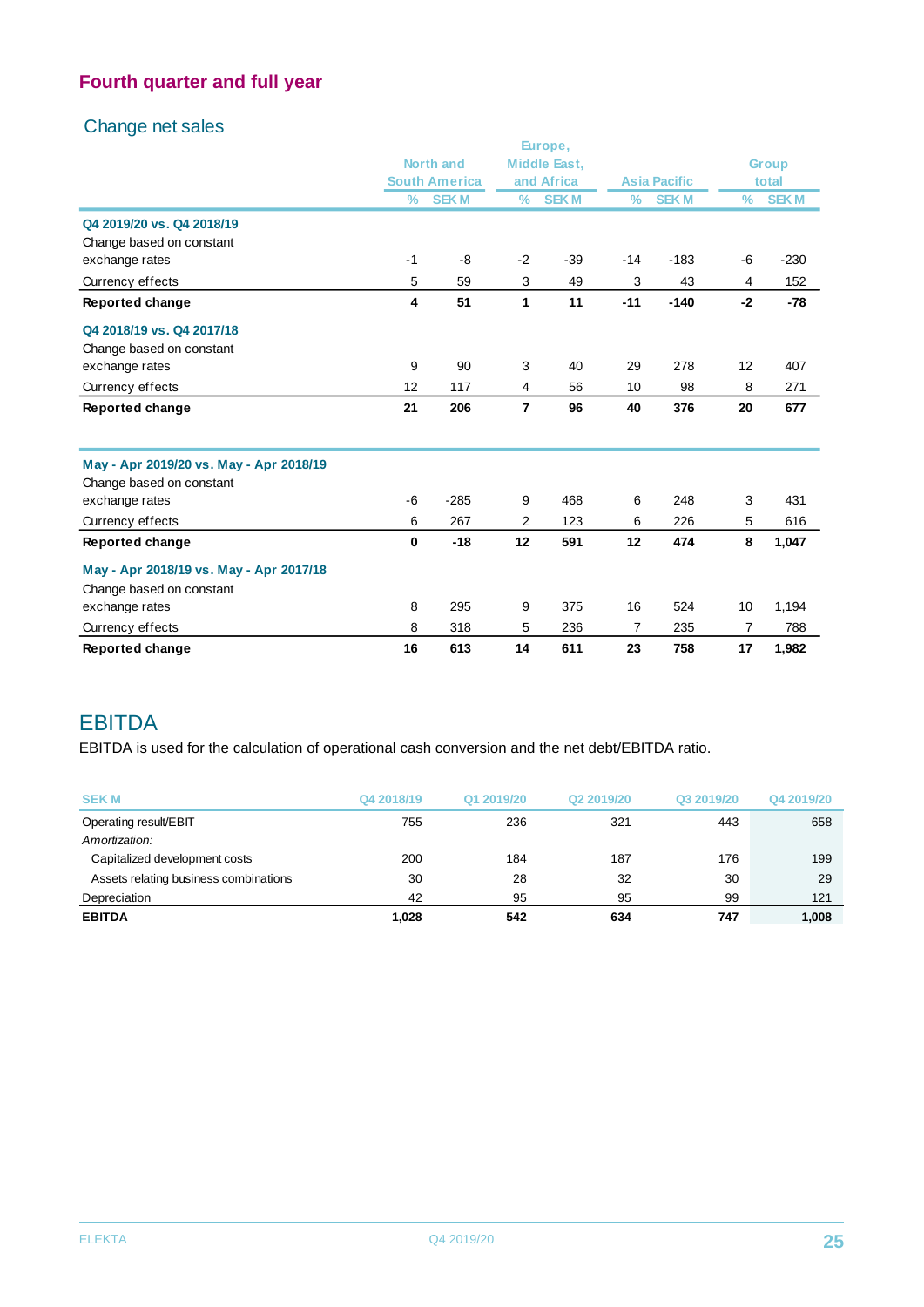### Return of capital employed

Return on capital employed is a measure of the profitability after taking into account the amount of total capital used unrelated to type of financing. A higher return on capital employed indicates a more efficient use of capital. Capital employed represents the value of the balance sheet net assets that is the key driver of cash flow and capital required to run the business. It is also used in the calculation of return on capital employed.

| <b>SEKM</b>                                   | Apr 30, 2019 | Jul 31, 2019 | Oct 31, 2019 | Jan 31, 2020 | Apr 30, 2020 |
|-----------------------------------------------|--------------|--------------|--------------|--------------|--------------|
| Profit before tax (12 months rolling)         | 1,580        | 1,558        | 1,478        | 1,604        | 1,454        |
| Financial expenses (12 months rolling)        | 186          | 211          | 227          | 230          | 266          |
| Profit before tax plus financial expenses     | 1.766        | 1.769        | 1.705        | 1,834        | 1,720        |
| <b>Total assets</b>                           | 24,064       | 24,855       | 25,239       | 25,234       | 28,411       |
| Deferred tax liabilities                      | $-587$       | $-574$       | $-584$       | $-596$       | $-545$       |
| Long-term provisions                          | $-188$       | $-194$       | $-211$       | $-195$       | $-235$       |
| Other long-term liabilities                   | $-55$        | $-10$        | $-55$        | $-55$        | $-73$        |
| Accounts payable                              | $-1,427$     | $-1,226$     | $-1,270$     | $-961$       | $-1,025$     |
| Advances from customers                       | $-4,883$     | $-4,652$     | $-4,777$     | $-4,601$     | $-4,103$     |
| Prepaid income                                | $-2,170$     | $-2,108$     | $-2,065$     | $-2,288$     | $-2,226$     |
| Accrued expenses                              | $-1,661$     | $-1,539$     | $-1,732$     | $-1,695$     | $-1,703$     |
| <b>Current tax liabilities</b>                | $-166$       | $-143$       | $-184$       | $-183$       | $-246$       |
| Short-term provisions                         | $-188$       | $-184$       | $-185$       | $-182$       | $-179$       |
| Derivative financial instruments              | -94          | $-243$       | $-108$       | $-58$        | $-105$       |
| Other current liabilities                     | $-308$       | $-354$       | $-316$       | $-377$       | $-501$       |
| Capital employed                              | 12,337       | 13,629       | 13,752       | 14,044       | 17,472       |
| Average capital employed (last five quarters) | 12,010       | 12,269       | 12,680       | 13,103       | 14,247       |
| Return on capital employed                    | 15%          | 14%          | 13%          | 14%          | 12%          |
|                                               |              |              |              |              |              |

### Return on shareholders' equity

Return on shareholders' equity measures the return generated on shareholders' capital invested in the company.

| <b>SEKM</b>                                                                                                                | Q4 2018/19   | Q1 2019/20   | Q <sub>2</sub> 2019/20 | Q3 2019/20   | Q4 2019/20   |
|----------------------------------------------------------------------------------------------------------------------------|--------------|--------------|------------------------|--------------|--------------|
| Net income (12 months rolling)                                                                                             | 1.198        | 1.180        | 1.116                  | 1.213        | 1,084        |
| Average shareholders' equity excluding<br>non-controlling interests (last five quarters)<br>Return on shareholders' equity | 7.167<br>17% | 7.339<br>16% | 7.549<br>15%           | 7.796<br>16% | 7,967<br>14% |

### Operational cash conversion

Cash flow is a focus area for management. The operational cash conversion shows the relation between cash flow from operating activities and EBITDA.

| <b>SEK M</b>                        | Q4 2018/19 | Q1 2019/20 | Q <sub>2</sub> 2019/20 | Q3 2019/20 | Q4 2019/20 |
|-------------------------------------|------------|------------|------------------------|------------|------------|
| Cash flow from operating activities | .547       | $-629$     | 419                    | $-21$      | 1.244      |
| <b>EBITDA</b>                       | .028       | 542        | 634                    | 747        | 1.008      |
| <b>Operational cash conversion</b>  | 151%       | $-116%$    | 66%                    | $-3%$      | 123%       |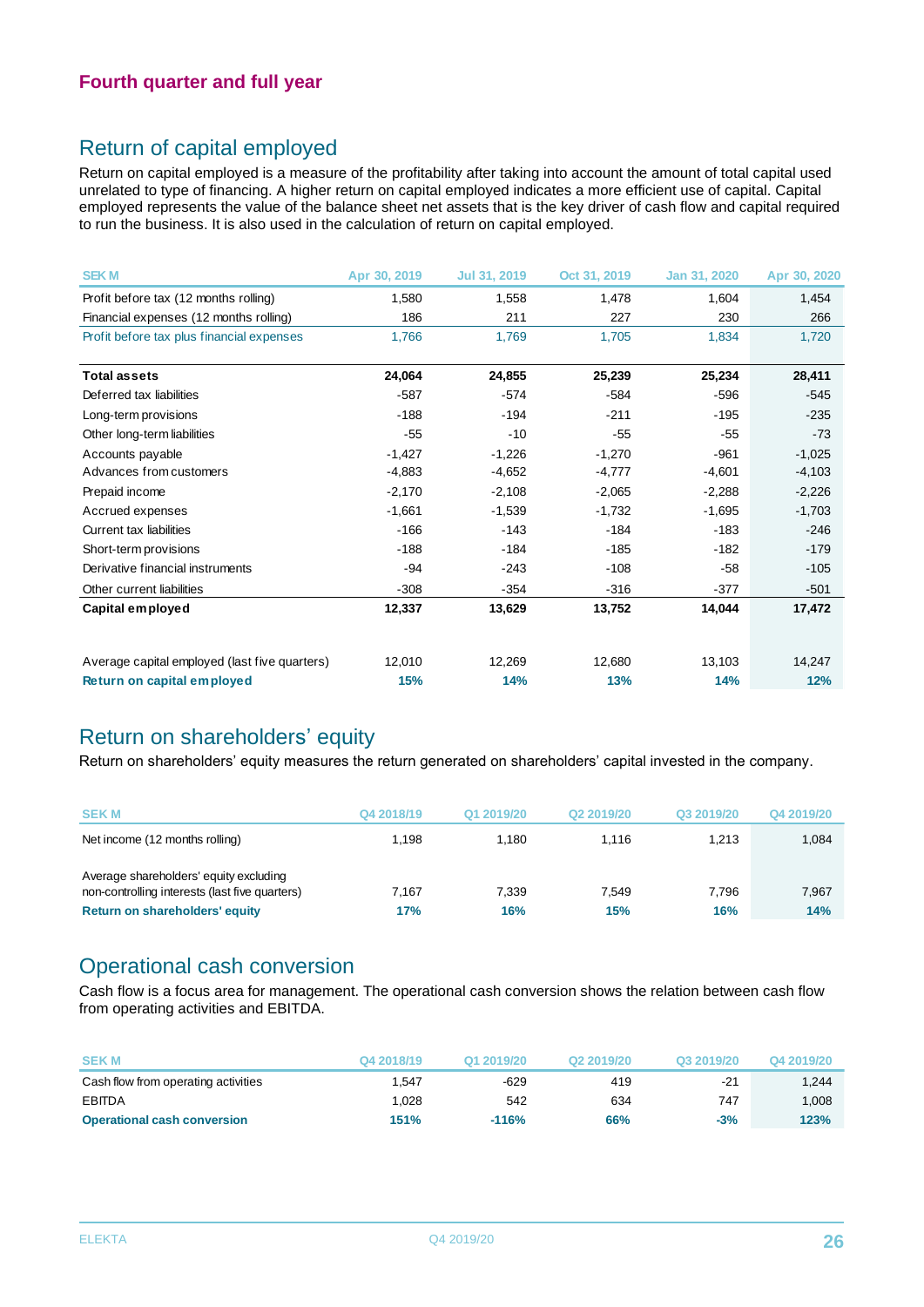### Working capital

In order to optimize cash generation, management focuses on working capital and reducing lead times between orders booked and cash received.

|                                    | <b>Apr 30</b> | <b>Apr 30</b> | <b>Jan 31</b> |
|------------------------------------|---------------|---------------|---------------|
| <b>SEKM</b>                        | 2020          | 2019          | 2020          |
| <b>Working capital assets</b>      |               |               |               |
| <b>Inventories</b>                 | 2,748         | 2,634         | 2,959         |
| Accounts receivable                | 3,379         | 3,455         | 3,927         |
| Accrued income                     | 1,526         | 1,401         | 1,480         |
| Other operating receivables        | 1,202         | 1,059         | 1,374         |
| Sum working capital assets         | 8,856         | 8,548         | 9,741         |
| <b>Working capital liabilities</b> |               |               |               |
| Accounts payable                   | 1,025         | 1,427         | 961           |
| Advances from customers            | 4,103         | 4,883         | 4,601         |
| Prepaid income                     | 2,226         | 2,170         | 2,288         |
| Accrued expenses                   | 1,703         | 1,661         | 1,695         |
| Short-term provisions              | 179           | 188           | 182           |
| Other current liabilities          | 501           | 308           | 377           |
| Sum working capital liabilities    | 9,735         | 10,638        | 10,104        |
| Net working capital                | $-879$        | $-2,089$      | $-363$        |
| % of 12 months net sales           | $-6%$         | $-15%$        | $-2%$         |

### Net debt and net debt/EBITDA ratio

Net debt is important for understanding the financial stability of the company. Net debt and net debt/EBITDA ratio are used by management to track the debt evolvement, the refinancing need and the leverage for the Group.

| <b>SEK M</b>                                                                        | Apr 30, 2019 | Jul 31, 2019 | Oct 31, 2019 | Jan 31, 2020 | Apr 30, 2020 |
|-------------------------------------------------------------------------------------|--------------|--------------|--------------|--------------|--------------|
| Long-term interest-bearing liabilities                                              | 3,558        | 3.504        | 3,137        | 2.649        | 7,101        |
| Short-term interest-bearing liabilities<br>Cash and cash equivalents and short-term | 1.000        | 1.015        | 1.462        | 1.955        | 1,001        |
| investments                                                                         | $-4.119$     | $-3.349$     | $-3.090$     | $-2.507$     | $-6,470$     |
| Net debt                                                                            | 439          | 1.170        | 1.510        | 2.096        | 1,632        |
| EBITDA (12 months rolling)                                                          | 2.639        | 2.754        | 2.750        | 2.951        | 2,931        |
| Net debt/EBITDA ratio                                                               | 0.17         | 0.42         | 0.55         | 0.71         | 0.56         |

# Significant events after the quarter

- GenesisCare ordered several Elekta linear accelerators at a value of around USD 200 million (approx. SEK 2 bn) over the next five years, of which 11 Elekta Unity MR-Linac systems, as GenesisCare enters the U.S. market.
- Acquisition of Kaiku Health strengthens Elekta Digital offering with personalized remote digital health interventions.